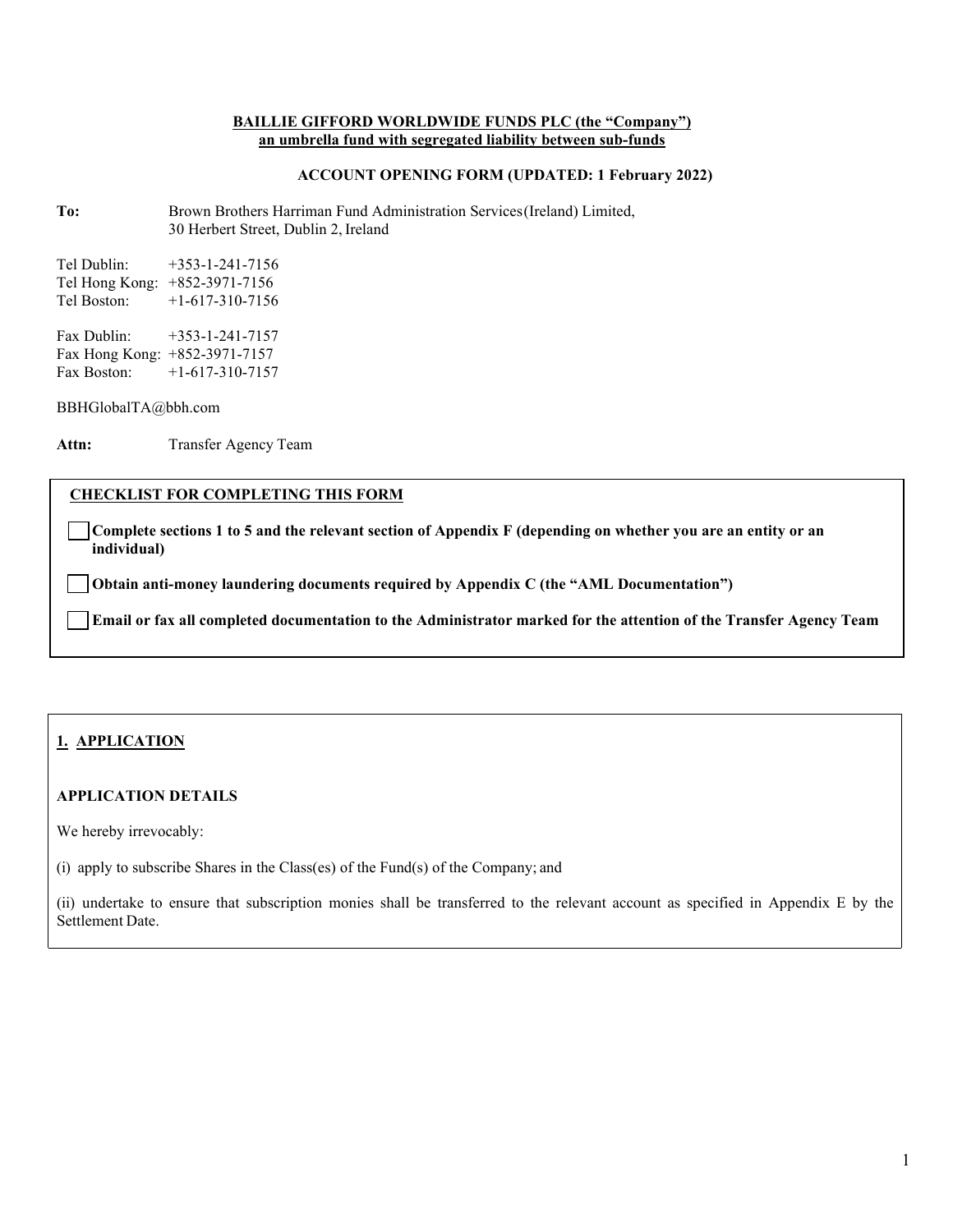# **REGISTRATION DETAILS**

| Source of Wealth (for private individual investors only), i.e. aggregation of accumulated wealth:      |                |                               |  |  |
|--------------------------------------------------------------------------------------------------------|----------------|-------------------------------|--|--|
| (please tick multiple boxes if appropriate)                                                            |                |                               |  |  |
| $\Box$ Inheritance                                                                                     | $\Box$ Gift    | $\square$ Sale of Business    |  |  |
| $\Box$ Salary                                                                                          | $\Box$ Pension | $\Box$ Investment income      |  |  |
| $\Box$ Sale of assets (please specify)                                                                 | $\Box$ Lottery | $\Box$ Other (please specify) |  |  |
| Further supporting documentation may be requested if deemed necessary to verify the above information. |                |                               |  |  |
|                                                                                                        |                |                               |  |  |
|                                                                                                        |                |                               |  |  |
|                                                                                                        |                |                               |  |  |
|                                                                                                        |                |                               |  |  |
|                                                                                                        |                |                               |  |  |
|                                                                                                        |                |                               |  |  |
|                                                                                                        |                |                               |  |  |
|                                                                                                        |                |                               |  |  |
|                                                                                                        |                |                               |  |  |
|                                                                                                        |                |                               |  |  |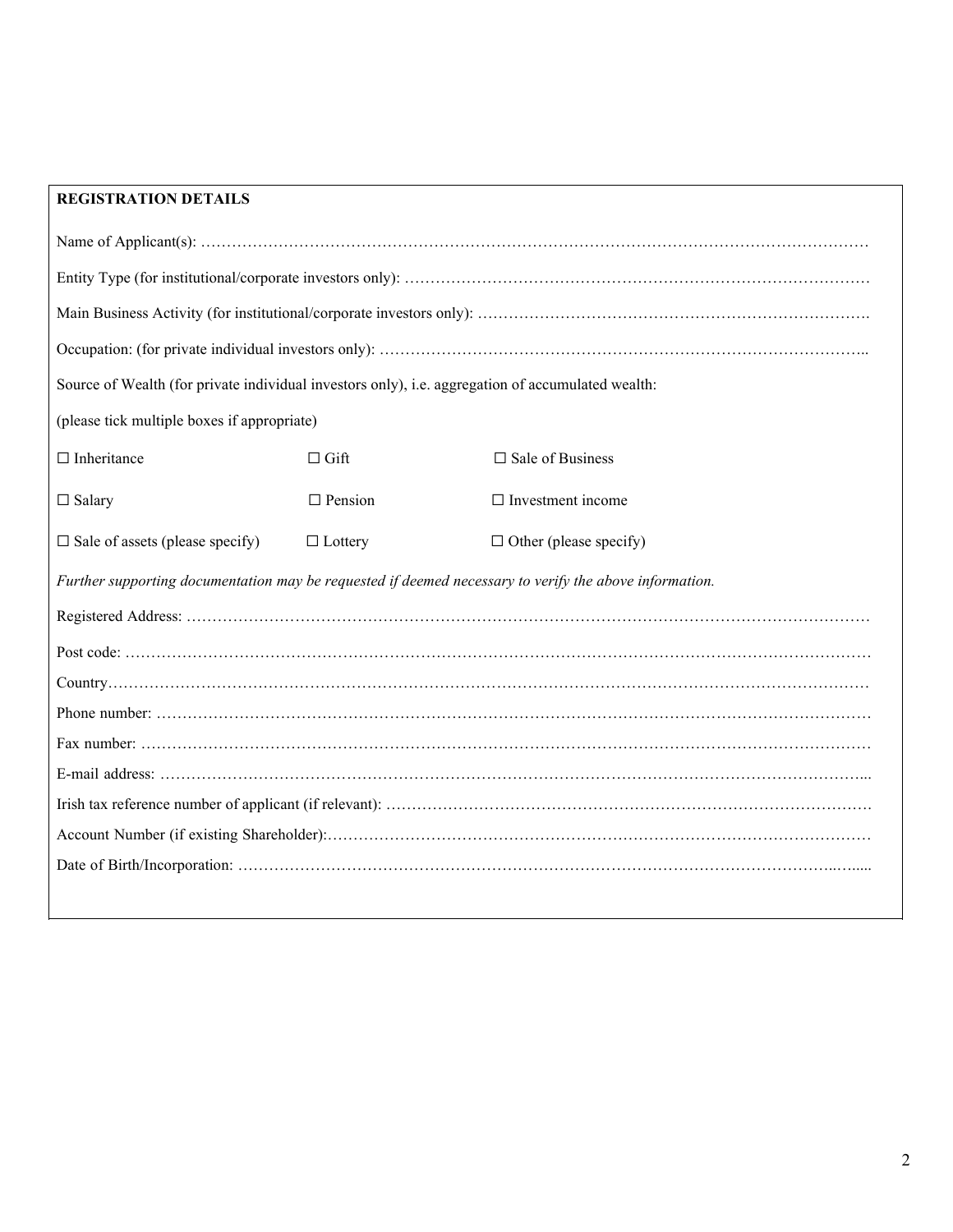# **SHAREHOLDER CONTACT DETAILS**

With regard to the account opening please liaise directly with the following contacts:

|                  | In addition to the contacts noted above the following contacts should receive the indicated regular reporting. |                  |            |
|------------------|----------------------------------------------------------------------------------------------------------------|------------------|------------|
|                  |                                                                                                                |                  |            |
|                  |                                                                                                                |                  |            |
|                  |                                                                                                                |                  |            |
|                  |                                                                                                                |                  |            |
|                  |                                                                                                                |                  |            |
| □ Contract Notes | $\Box$ Valuation Statements                                                                                    | $\Box$ Dividends | $\Box$ All |
|                  |                                                                                                                |                  |            |
|                  |                                                                                                                |                  |            |
|                  |                                                                                                                |                  |            |
|                  |                                                                                                                |                  |            |
|                  |                                                                                                                |                  |            |
| □ Contract Notes | $\Box$ Valuation Statements                                                                                    | $\Box$ Dividends | $\Box$ All |
|                  |                                                                                                                |                  |            |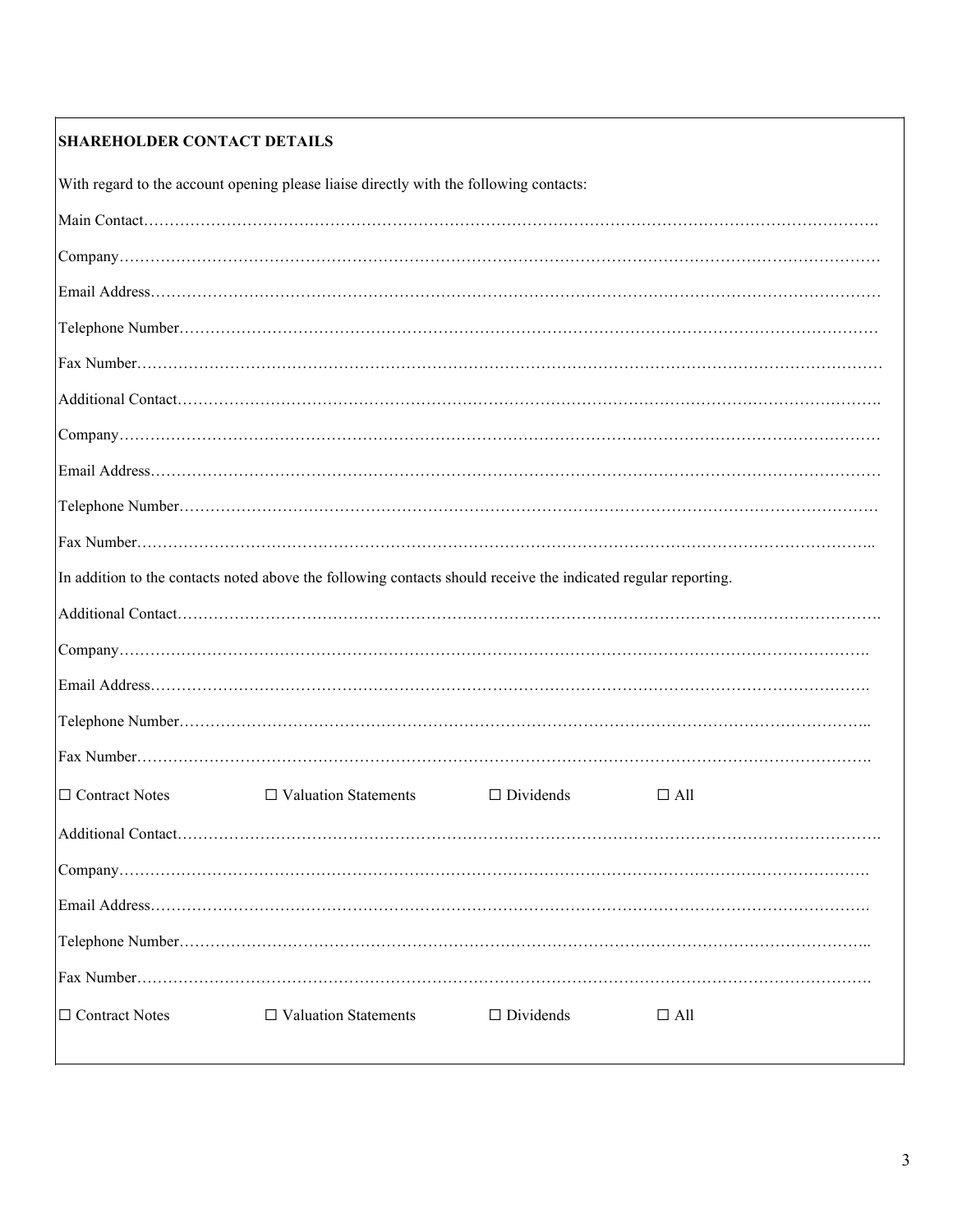# **REPAYMENT ACCOUNT DETAILS**

Please indicate the name of the bank to which payment, by electronic transfer, should be made by the Administrator (third party instructions will not be accepted). Please note that redemption payments will be settled in the currency of the Share Class in which you invested. Please note that USD payments will not be released unless USD Correspondent Bank Details are provided. Your bank should be able to provide you with these details.

| Currency Subscribed/Paid in material contents and content and the content of the content of the content of the |
|----------------------------------------------------------------------------------------------------------------|
|                                                                                                                |
|                                                                                                                |
|                                                                                                                |
|                                                                                                                |
|                                                                                                                |
|                                                                                                                |
|                                                                                                                |
|                                                                                                                |
|                                                                                                                |
|                                                                                                                |
|                                                                                                                |
|                                                                                                                |
|                                                                                                                |
|                                                                                                                |
|                                                                                                                |

# **DIVIDEND INSTRUCTIONS**

Dividends in respect of income bearing Classes of Shares will automatically be reinvested in the Fund in respect of which the dividend is declared unless you elect to receive cash. Note that any dividends to be paid will be settled (in the currency of the Share Class in which you invested) by electronic transfer to the bank account(s) specified above unless the Administrator has been notified in writing to the contrary. If you want dividends to be reinvested, you do not need to take any action. If you want dividends to be paid to you, please tick the box below:

I request that dividends are paid into the repayment account (details of which are provided above).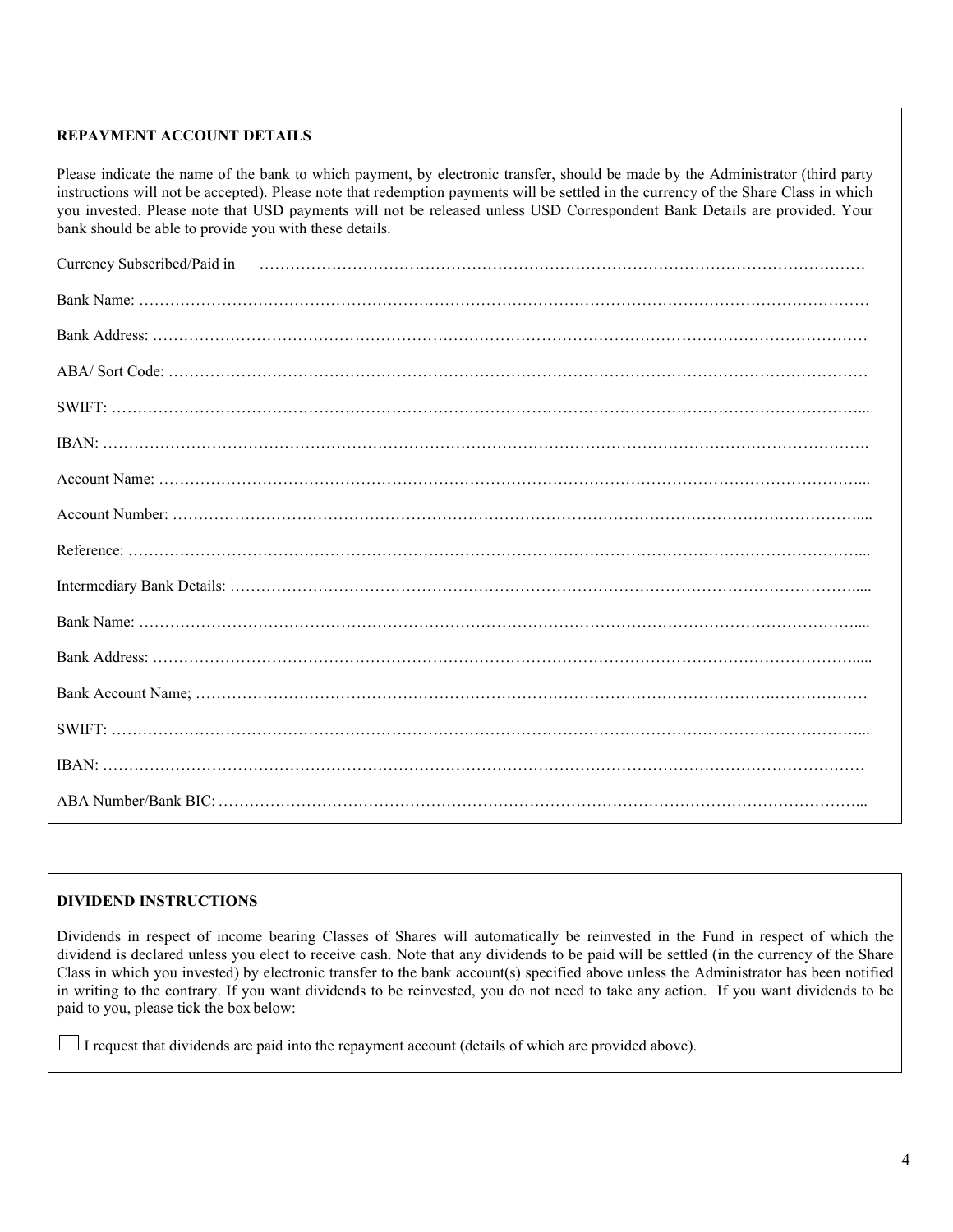|                                                                              |     | Applicants who are not resident in a Member State and have not verified their identity for the purposes of the Company's anti-money<br>laundering verification requirements by use of an EU passport/official identity should tick section A below. All other applicants should<br>complete section B below or refer to the Administrator, as appropriate.                                                                                                                         |     |                |
|------------------------------------------------------------------------------|-----|------------------------------------------------------------------------------------------------------------------------------------------------------------------------------------------------------------------------------------------------------------------------------------------------------------------------------------------------------------------------------------------------------------------------------------------------------------------------------------|-----|----------------|
|                                                                              |     | Please complete one section only ("A" or "B"). If B is selected, Sections 1 and 2 should be completed:                                                                                                                                                                                                                                                                                                                                                                             |     |                |
| A                                                                            |     | We confirm that we are not resident in a Member State and have not verified our identity for the purposes<br>of the Company's anti-money laundering verification requirements by use of an EU passport/official identity;                                                                                                                                                                                                                                                          |     |                |
| <b>OR</b>                                                                    |     |                                                                                                                                                                                                                                                                                                                                                                                                                                                                                    |     |                |
| B                                                                            |     | Section 1: This Section 1 is to be completed by applicants resident in a Member State who are not natural<br>persons (i.e. persons who do NOT fall within any of the following categories:- individuals; unincorporated<br>bodies; unincorporated partnerships; or any of the foregoing acting as trustee of a trust):                                                                                                                                                             |     |                |
|                                                                              |     |                                                                                                                                                                                                                                                                                                                                                                                                                                                                                    | Yes | N <sub>0</sub> |
|                                                                              |     | (a) Are you a legal person, e.g. an incorporated entity?                                                                                                                                                                                                                                                                                                                                                                                                                           |     |                |
| (b) Are your profits taxed under general arrangements for business taxation? |     |                                                                                                                                                                                                                                                                                                                                                                                                                                                                                    |     |                |
|                                                                              |     | (c) Please tick this box if you are a UCITS                                                                                                                                                                                                                                                                                                                                                                                                                                        |     |                |
|                                                                              |     | Section 2: This Section 2 is to be completed by natural person applicants (i.e. persons who fall within any of the<br>following categories: an individual; an unincorporated body; an unincorporated partnership or any of the foregoing<br>acting as a trustee of a trust) residing in a Member State or who, in completing the Company's anti-money laundering<br>verification requirements, have verified his/her identity by use of a Member State passport/official identity: |     |                |
|                                                                              | (a) | Member State in which you are tax resident:                                                                                                                                                                                                                                                                                                                                                                                                                                        |     |                |
|                                                                              |     | Tax Identification Number ('TIN') issued to<br>you by that Member State:                                                                                                                                                                                                                                                                                                                                                                                                           |     |                |
|                                                                              | (b) | Is your EU passport or official identity issued by the same Member State that appears in your registered address<br>above?                                                                                                                                                                                                                                                                                                                                                         | Yes | $No**$         |
|                                                                              |     | **If you answered NO at section 2(b) above please provide a 'certificate of residence for tax' issued by your local<br>taxation authority, otherwise your EU residency will be decided and reported upon the basis of information contained in<br>your passport/official identity card and/or other documentation you have provided for the purposes of satisfying the<br>Company's anti-money laundering verification requirements.                                               |     |                |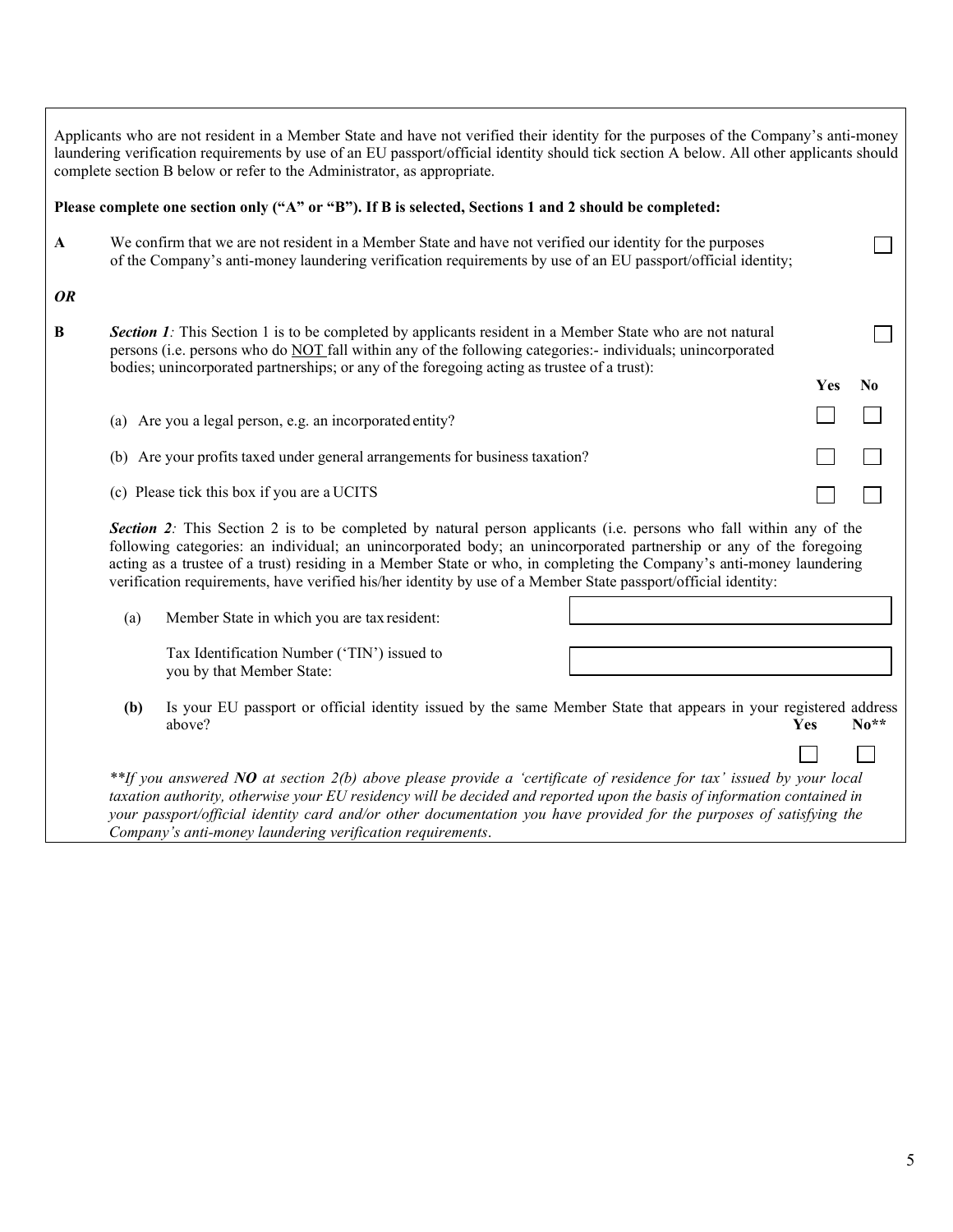# **2. RETURN OF VALUES (INVESTMENT UNDERTAKINGS) REGULATIONS, 2013**

Pursuant to the Return of Values (Investment Undertakings) Regulations, 2013, any applicant who is an individual, company or any unincorporated body of persons which are an Irish resident or ordinarily Irish resident must provide the following additional information and documentation:

| Identification | Number | TINY /<br>. | <b>PPS</b><br>$\sim$ $\sim$<br>Number | $\cdots$<br>$^{\prime}$ 11 |
|----------------|--------|-------------|---------------------------------------|----------------------------|
| anr            |        |             |                                       |                            |

Any one of the following additional documents is required to verify the TIN or PPS Number (either a copy or the original is sufficient): P60, P45, P21 Balancing Statement, payslip (where employer is identified by name or tax number), Drug Payment Scheme Card, European Health Insurance Card, Tax Assessment, Tax Return Form, PAYE Notice of Tax Credits, Child Benefit Award Letter/Book, Pension Book, Social Services Card or Public Services Card. In addition, any printed documentation issued by the Irish Revenue Commissioners or by the Department of Social Protection which contains the applicant's name, address and tax reference number will also be acceptable. In the case of joint account holders, the additional documentation is required for each Applicant.

## **3. DECLARATIONS OF RESIDENCE OUTSIDEIRELAND**

Declarations of Non-Residence (and Irish Resident Declarations and Declarations for Exempt Irish Resident Shareholders, if relevant to a particular applicant) are subject to inspection by the Irish Revenue Commissioners and it is a criminal offence to make a false declaration.

To be valid, the account opening form (incorporating the declaration required by the Irish Revenue Commissioners) must be signed by the applicant. Where there is more than one applicant, each person must sign. If the applicant is a company, it must be signed by the company secretary or another authorised officer.

If the account opening form (incorporating the declaration required by the Irish Revenue Commissioners) is signed under power of attorney, a copy of the power of attorney must be furnished in support of the signature.

Applicants resident outside Ireland are required by the Irish Revenue Commissioners to make the following declaration which is in a format authorised by them, in order to receive payment without deduction of tax. It is important to note that this declaration, if it is then still correct, shall apply in respect of any subsequent acquisitions of Shares. Terms used in this declaration are defined in the Prospectus.

#### **Please tick A or B as appropriate:**

#### **A. Declaration on own behalf / on behalf of a company (\*delete asappropriate)**

I declare that I am applying for the Shares on my own behalf/on behalf of a company\* and that I am/the company is\* entitled to the Shares in respect of which this declaration is made and that:

- I am/the company is\* not currently resident or ordinarily resident in Ireland, and
- should I/the company\* become resident in Ireland I will so inform you in writing, accordingly.

## **B. Declaration as Intermediary**

Note: an "Intermediary" is defined in Appendix A below.

- We declare that we are applying for Shares on behalf of persons:-
- who will be beneficially entitled to the Shares; and
- who, to the best of our knowledge and belief, are neither resident nor ordinarily resident in Ireland.

We also declare that:-

- unless we specifically notify you to the contrary at the time of application, all applications for Shares made by us from the date of this application will be made on behalf of such persons;and
- we will inform you in writing if we become aware that any person, on whose behalf we hold Shares becomes resident in Ireland.

No application will be processed until all required information has been provided by the applicant.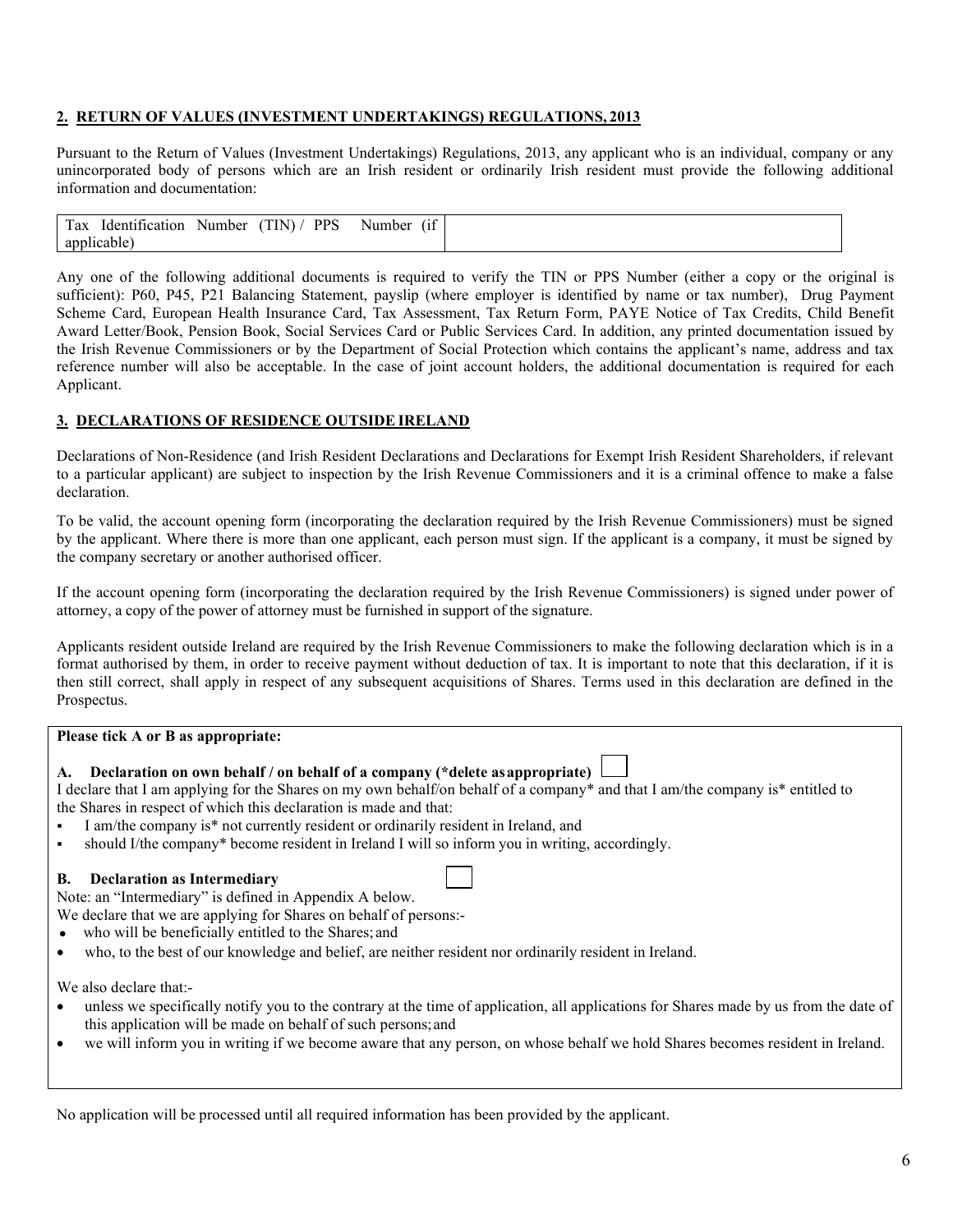All prospective investors should consult with their own advisors regarding the possible implications and classifications of FATCA and the CRS on an investment in theCompany.

The Company and the Administrator reserve the right to request additional documents, as necessary, to verify the identity, residency and source of funds/wealth of the applicant(s).

## **APPLICANTS WHO ARE IRISH RESIDENT OR EXEMPT IRISH RESIDENT SHOULD CONTACT THE ADMINISTRATOR IMMEDIATELY AS ADDITIONAL REQUIREMENTS (INCLUDING ADDITIONAL DECLARATIONS WHERE APPROPRIATE) MAY BE REQUIRED TO BE COMPLETED.**

**The Company will be required to withhold Irish tax on redemption proceeds, at the applicable rate, unless it has received from the Shareholder the original completed documents set out in this Account Opening Form and Appendix C.**

#### 4. REGULATED FINANCIAL INSTITUTION DECLARATION (COMPLETE A or B ASAPPLICABLE)

#### A. Regulated Financial Institution investing on ownbehalf

We hereby declare that we are subject to regulations and guidelines which, to the best of our knowledge and understanding, meet or exceed the standards set out under 4<sup>th</sup> EU Money Laundering Directive (Directive (EU) 2015/849) or equivalent laws as applicable under our jurisdiction. Accordingly, we declare that we have appropriate anti-money laundering / client identification policies, procedures and internal controls in place and that these procedures ensure that all underlying beneficial owners of any investment made by us have been identified and verified in full. We confirm that we will keep all relevant identity and source of funds/wealth documentation pertaining to this investment on file for a minimum of five years after the relationship with the Company has ended and we will ensure that we will immediately, upon written request, provide the Administrator with copies of same. We are aware that the Administrator is relying upon this declaration for client due diligence purposes, other than ongoing monitoring.

#### B. Regulated Financial Institution investing on behalf of a named Client:

We hereby declare that we are subject to regulations and guidelines which, to the best of our knowledge and understanding, meet or exceed the standards set out under 4<sup>th</sup> EU Money Laundering Directive (Directive (EU) 2015/849) or equivalent laws as applicable under our jurisdiction. Accordingly, we declare that we have appropriate anti-money laundering / client identification and source of funds/wealth policies, procedures and internal controls in place and that these procedures ensure that all underlying beneficial owners of the below named investor have been identified and verified in full. We confirm that we will keep all relevant identity and source of funds/wealth documentation pertaining to this investment on file for a minimum of five years after the relationship with the Company has ended and we will ensure that we will immediately, upon written request, provide the Administrator with copies of same. We are aware that the Administrator is relying upon this declaration for client due diligence purposes, other than ongoing monitoring.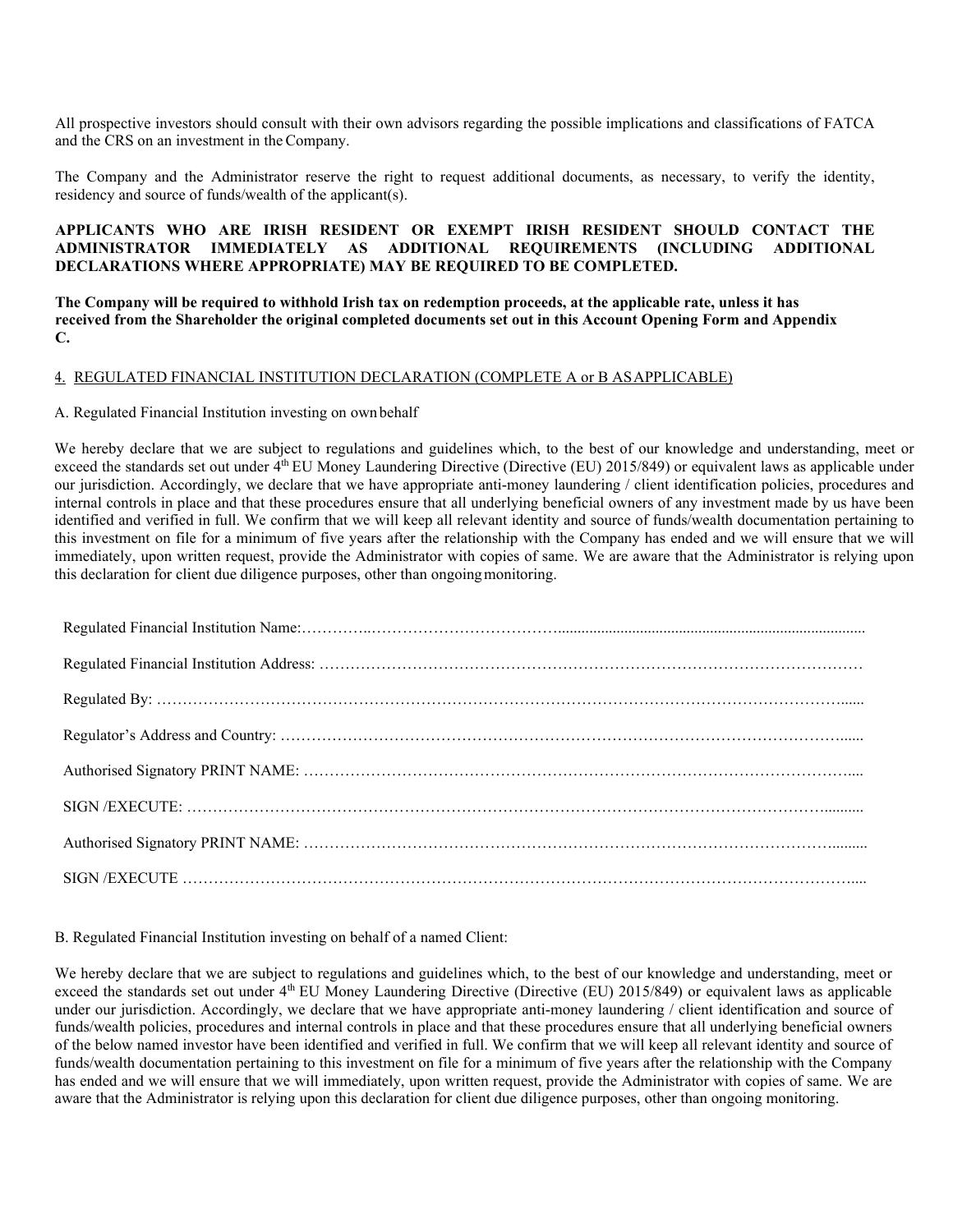Where any one person ultimately owns or controls more than 25% of the above named underlying investor please provide full names and dates of birth of each person below. Where such person is a legal entity, please provide such legal entity's name, registered address, and confirm whether any one person ultimately owns or controls more than 25% of that legal entity (i.e. layer of ownership peel back).

Where no one person ultimately owns or controls more than 25% of the above named underlying investor please tick here:

|                                                 |                                                              |                                                                                 | <b>YES/</b><br>N/A |
|-------------------------------------------------|--------------------------------------------------------------|---------------------------------------------------------------------------------|--------------------|
| <b>Name</b><br>Person/Legal<br><b>Entity 1:</b> | Date of<br><b>Birth/Registered</b><br><b>Address:</b>        | Does one person ultimately<br>own/control more than 25%<br>of the legal entity? |                    |
| Name<br>Person/Legal<br><b>Entity 2:</b>        | Date of<br><b>Birth/Registered</b><br><b>Address:</b>        | Does one person ultimately<br>own/control more than 25%<br>of the legal entity? |                    |
| <b>Name</b><br>Person/Legal<br><b>Entity 3:</b> | <b>Date of</b><br><b>Birth/Registered</b><br><b>Address:</b> | Does one person ultimately<br>own/control more than 25%<br>of the legal entity? |                    |
| <b>Name</b><br>Person/Legal<br><b>Entity 4:</b> | Date of<br><b>Birth/Registered</b><br><b>Address:</b>        | Does one person ultimately<br>own/control more than 25%<br>of the legal entity? |                    |
| <b>Name</b><br>Person/Legal<br><b>Entity 5:</b> | Date of<br><b>Birth/Registered</b><br><b>Address:</b>        | Does one person ultimately<br>own/control more than 25%<br>of the legal entity? |                    |

 $\mathcal{L}$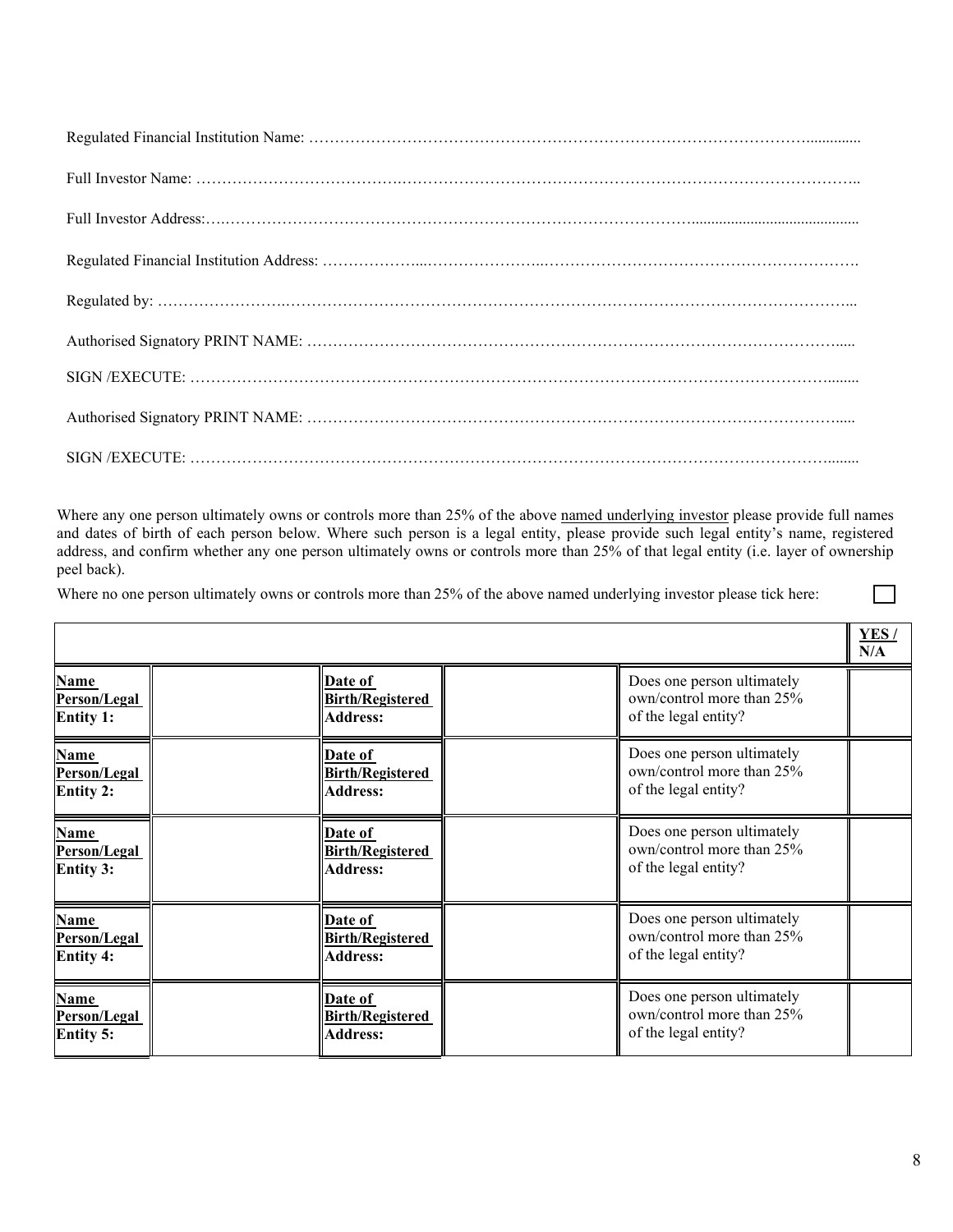# **5. EXECUTION**

| <b>EXECUTION</b>                                      |            |  |             |
|-------------------------------------------------------|------------|--|-------------|
| First signatory:                                      |            |  |             |
| Signature of applicant / authorised signatory / seal: |            |  | (Declarant) |
|                                                       |            |  | (Declarant) |
|                                                       |            |  |             |
|                                                       |            |  |             |
| Second signatory (where required):                    |            |  |             |
| (Declarant)                                           |            |  |             |
| (Declarant)                                           |            |  |             |
|                                                       |            |  |             |
|                                                       |            |  |             |
| Joint applicants:                                     |            |  |             |
| Name:                                                 | Signature: |  |             |
| Name:                                                 | Signature: |  |             |
| Name:                                                 | Signature: |  |             |
|                                                       |            |  |             |

**Notes:**

- **1. By signing this Account Opening Form or authorising the signature of this Account Opening Form by a third party as agent or attorney on your behalf you will, as beneficial owner of the Shares, be deemed to give the confirmations, declarations, undertakings, representations, warranties and indemnities in this Account Opening form (including the relevant Appendices);**
- **2. By signing this Account Opening Form as agent or attorney for or on behalf of a third party (named or otherwise) you represent and warrant in your own name and on your own behalf that you have full power and authority to make this application on behalf of such third party and that this application is duly executed and the terms of it are legal, valid and binding on the underlying third party whom you purport torepresent.**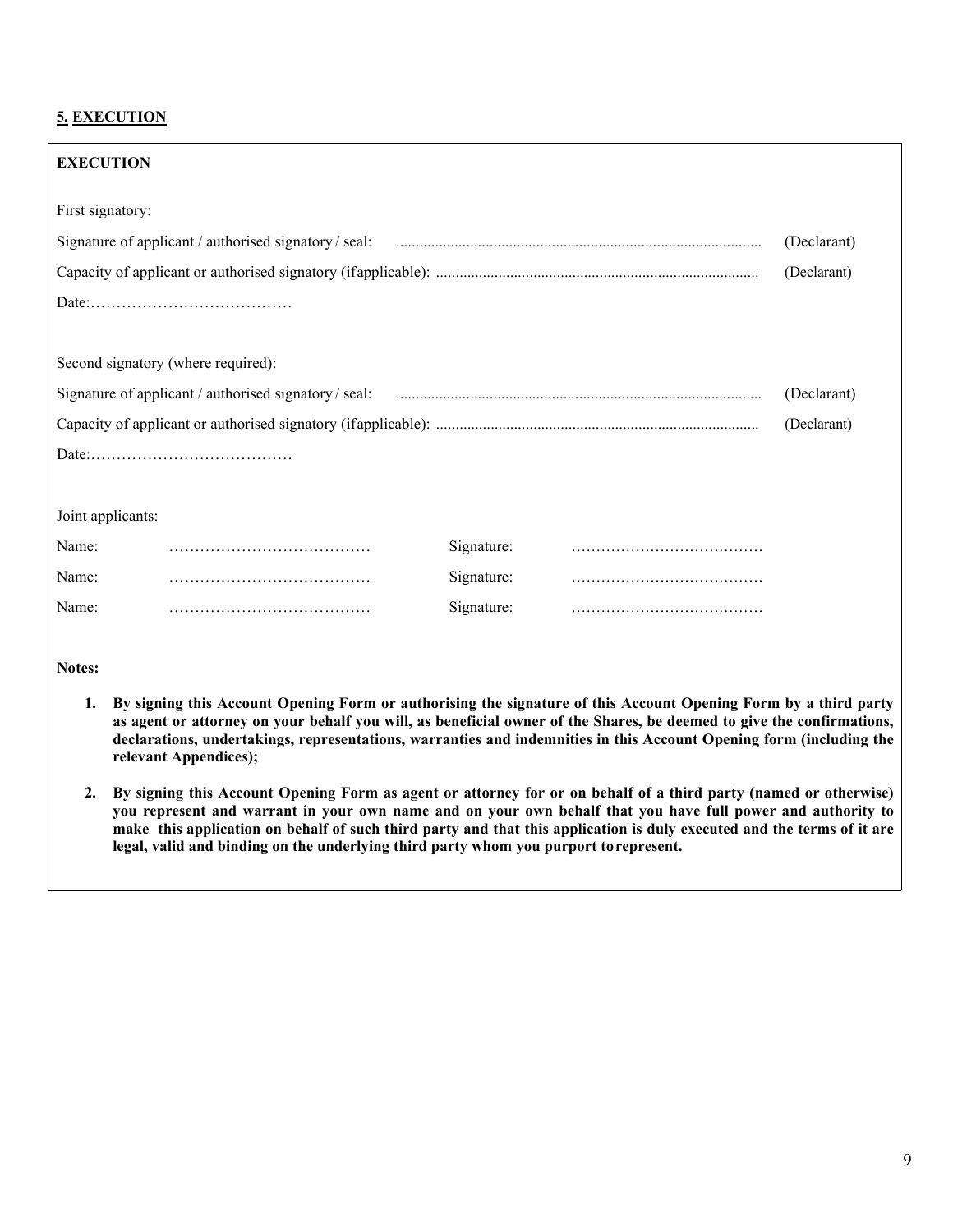### **Terms and Conditions**

Unless otherwise defined in this Account Opening Form, all capitalised terms used in this Account Opening Form shall have the same meaning as defined terms in the Prospectus.

Where the subscriber is an individual, all references in this Account Opening Form to 'we', 'us', 'our' and/or 'we are' shall be interpreted as references to 'I', 'me', 'my' and/or 'I am' asthe context requires.

The term "Intermediary", as referred to in this Account Opening Form means: a person who (i) carries on a business which consists of, or includes, the receipt of payments from an investment undertaking resident in Ireland on behalf of other persons; and/or (ii) holds shares/units in an investment undertaking on behalf of other persons.

The term "Fund Parties" as referred to in this Account Opening Form means each of the Company, the Investment Manager, any subinvestment manager, the Distributor, any sub-distributor, the Administrator and the Depositary.

Applications must be received prior to the Trade Cut-Off Time which is 10.00 a.m. (Irish time) on the relevant Dealing Day. Any application for Shares received after the Trade Cut-Off Time shall be held in abeyance and shall be effective on the next succeeding Dealing Day (unless you indicate below that a later Dealing Day should apply).

Once this Account Opening Form has been received by Brown Brothers Harriman Fund Administration Services (Ireland) Limited, (the "Administrator"), it is irrevocable and binding on the applicant. An application for Shares may be cancelled or modified only at the discretion of the Company having received a written request for cancellation or modification prior to the Trade Cut-Off Time. Applicants are required to transmit cleared funds representing the subscription monies by wire transfer to the relevant account the details of which are set out in Appendix E so that the monies are received in the Company's account by the Administrator by the Settlement Date. Settlement Date means the date by which funds representing subscription monies in respect of a subscription order must be received by the Administrator which day is, at the latest, 3 Business Days after the relevant Dealing Day or such other day as may be agreed with the Administrator and notified to shareholders. Please note that in certain circumstances, the Company may deem it appropriate to require that cleared funds representing the subscription monies are received in the Company's account by the Administrator by the Trade Cut-Off Time. In circumstances where cleared funds representing the subscription monies are required to be paid by the Trade Cut-Off Time, investors will be notified of this requirement by the Company.

To be valid, the Account Opening Form must be executed by the applicant in an authorised manner. Where there is more than one applicant, each applicant must execute the form. A copy of any relevant supporting documentation evidencing due authorisation must be furnished in support of this Account Opening Form including, for example, any power of attorney, the most recent authorised signatory list and/or a copy of the corporate seal with, where relevant, a list of the names of individuals authorised to apply it.

The provision of this Account Opening Form, the Prospectus and/or any related documents into certain jurisdictions (including, but not limited to, the United States) is or may be restricted by law and therefore persons into whose possession any such documents come should inform themselves about and observe any such restrictions. Failure to comply with any such restrictions may constitute a violation of the securities laws of any such jurisdiction.

Once an application for Shares is accepted by the Company, a contractual relationship is formed between the applicant and the Company by way of this Account Opening Form. This Account Opening Form and the contractual relationship formed by it is governed by Irish law and is subject to the exclusive jurisdiction of the Irish courts.

By signing the account opening form to subscribe for Shares in the Company, each Shareholder is agreeing to provide such information upon request from the Company or its delegate. Shareholders refusing to provide the requisite information to the Company may be reported to the Revenue Commissioners.

**Shareholders should note that some or all of the expenses and the investment management and distribution fee of the Baillie Gifford Worldwide Global Income Growth Fund and the Baillie Gifford Worldwide European High Yield Bond Fund may be charged to the capital of the Fund. Thus, on redemptions of holdings Shareholders may not receive back the full amount invested**.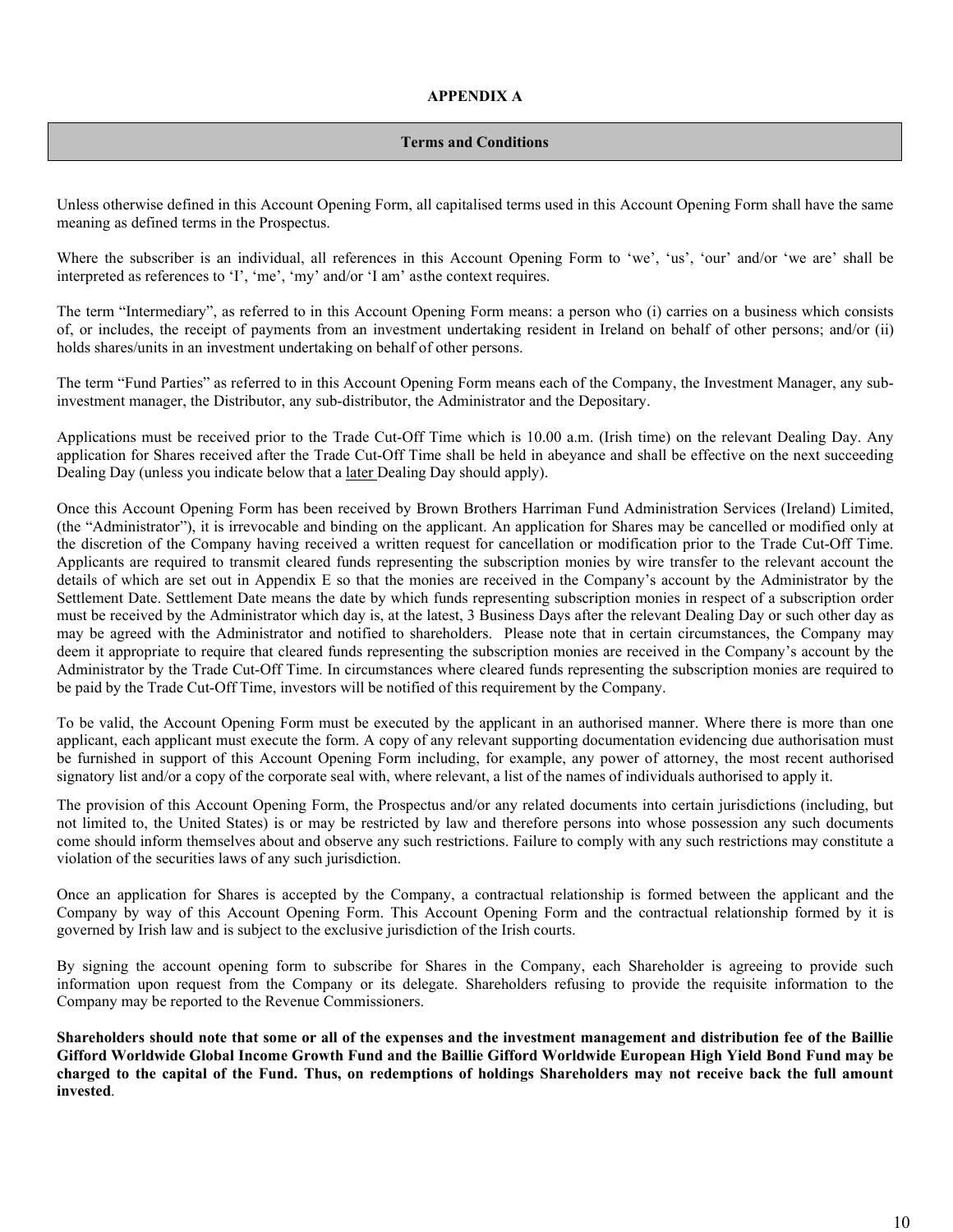### **APPENDIX B**

#### **Representations, Warranties and Indemnities**

#### **By executing this Account Opening Form we hereby represent and warrant that:**

- 1. we have received and read the current Prospectus and this application is made on the terms of the Prospectus and subject to the Memorandum and Articles of Association of the Company. We hereby acknowledge that, unless otherwise defined in this Account Opening Form, all capitalised terms used herein shall have the same meaning as defined terms in the Prospectus;
- 2. we have received and read the Key Investor Information Document(s) (KIID(s)) for the Fund(s) and Class(es) to which our subscription relates and we understand and accept the objectives and risks outlined therein. We have regular access to the internet. We have been offered the choice of receiving the KIID on paper and in electronic form by means of a website or by email and hereby specifically consent to receiving the KIID in electronic form by way of email or by accessing the latest version of the document online at the Institutional Investor/Ireland section of [www.bailliegifford.com \(](http://www.bailliegifford.com/)or such other website address as may be notified to us from time to time). We hereby confirm that we have also been notified electronically of this website address and the place on the website the KIID can beaccessed;
- 3. we have received or accessed the KIID by electronic means. We shall access the KIID by electronic means before making any subsequent and/or future subscriptions for Shares in any Classand/or Fund;
- 4. where we are acquiring the Shares for or on behalf of any person in our capacity as a sub-distributor of the Company, prior to accepting any order for the acquisition of Shares, we will ensure that the investor will be provided with the relevant KIID. Where permitted by applicable law, "provided" shall include informing the investor of the applicable website where the KIID may be obtained, which is the Institutional Investor/Ireland section of www.bailliegifford.com. In our capacity as sub-distributor we will provide the Company with MiFID II "Target Market" information, specifically (a) details of any complaints received from the underlying investors in relation to the Company's management of the Funds or otherwise and (b) confirmation that the Funds are being distributed in accordance with the Fund's "Target Market" and details of any distribution outside of the "Target Market" as the Company may reasonably require;
- 5. we have received and read the MiFID II Ex-Ante Disclosure on Costs and Associated Charges (Cost Disclosure) for the Fund(s) which our subscription relates and we understand the costs and associated charges outlined therein. We have regular access to the internet. We have been offered the choice of receiving the Cost Disclosure on paper and in electronic form by means of a website or by email and hereby specifically consent to receiving the Cost Disclosure in electronic form by way of email or by accessing the latest version of the Cost Disclosure document online at the Institutional Investor/Ireland section of [www.bailliegifford.com \(](http://www.bailliegifford.com/)or such other website address as may be notified to us from time to time). We hereby confirm that we have also been notified electronically of this website address and the place on the website the Cost Disclosure can be accessed;
- 6. we are aware of the risks involved in the proposed investment in the Company and of the fact that inherent in such investment is the potential to lose all of the suminvested;
- 7. we are not a U.S. Person and the Shares hereby applied for are not being acquired directly or indirectly by or on behalf of, or for the account of, a U.S. Person or any person in any other jurisdiction that would be restricted or prohibited from acquiring the Shares. We further confirm that we will notify the Administrator in the event that we become a U.S. Person or such person in any other jurisdiction or hold the Shares on behalf of, or for the account or benefit of, a U.S. Person or such person. We hereby further certify that I/we will not sell, transfer or otherwise dispose of any such Shares, directly or indirectly, to or for the account of any U.S. Person or in the U.S. or to or for the account of any person in such jurisdiction to whom it is unlawful to make such an offer or solicitation. (Please see the section entitled "Selling Restrictions" in the Prospectus for further information.);
- 8. without prejudice to the generality of paragraph 6 above, we hereby certify that we are not a "Plan" (which term means (1) employee benefit plans that are subject to the United States ("US") Employee Retirement Income Security Act of 1974, as amended ("ERISA"), or plans, individual retirement accounts and other arrangements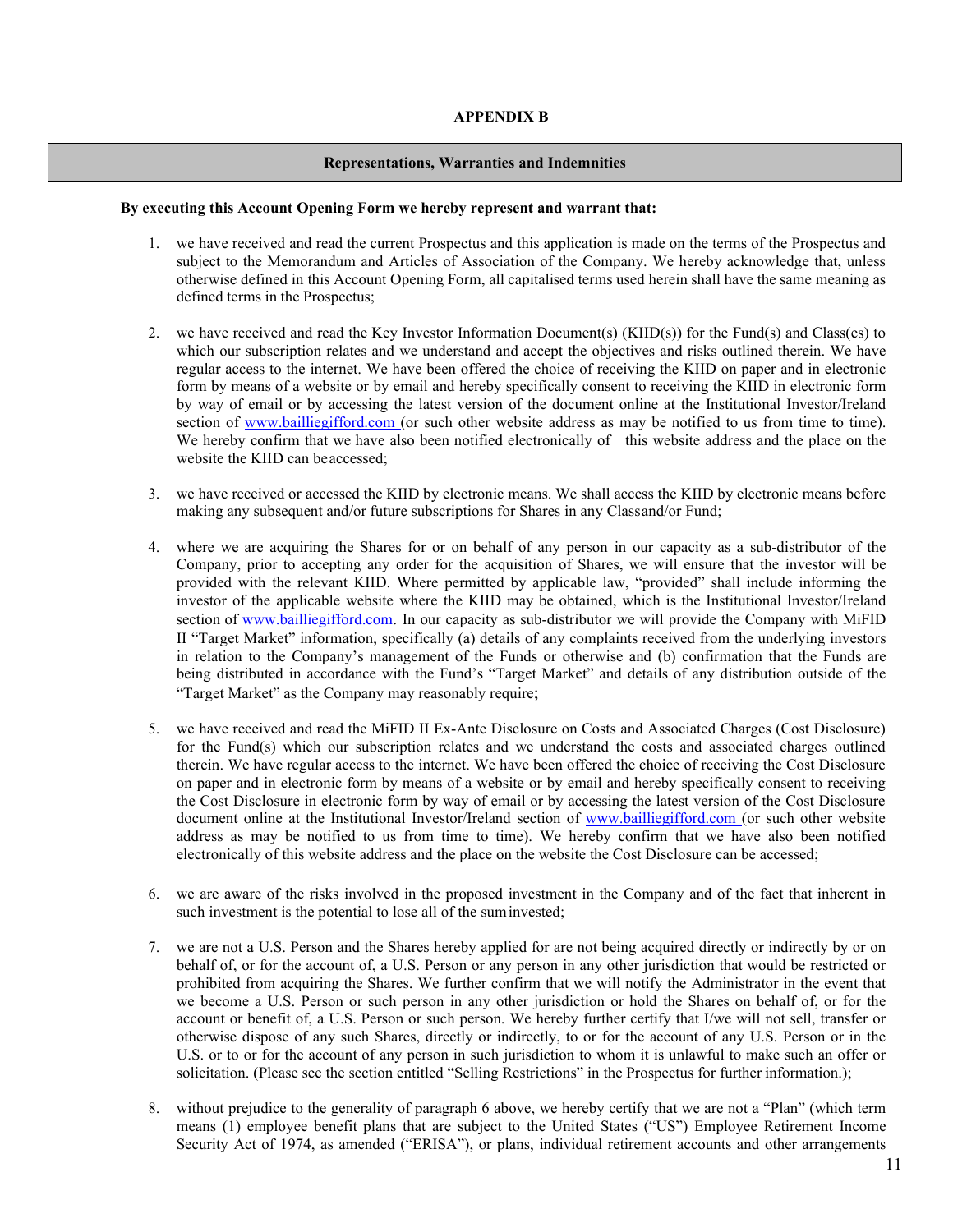that are subject to Section 4975 of the U.S. Internal Revenue Code of 1986, as amended (the "Code") and (2) plans, individual retirement accounts and other arrangements that are subject to the prohibited transaction provisions of Section 406 of ERISA or Section 4975 of the Code;

- 9. we shall inform the Company and to keep the same updated as to the status under ERISA or Section 4975 of the Code, each as amended, of the beneficial investor to the investment, and as to any tax withholding or benefit to which an investment may be subject;
- 10. the Shares are not being acquired and will not be held in violation of any applicable laws;
- 11. we have such knowledge or experience in financial and business matters as would enable us to properly evaluate the merits and risks of the prospective investment;
- 12. we will notify the Company or the Administrator in writing of any matter (including but not limited to any proposed change in any applicable law or our constitution or circumstances) which would render any of the confirmations, declarations, undertakings, representations and/or warranties contained in this Account Opening Form untrue subsequent to the date of executing this Account Opening Form. We acknowledge that any changes to the information provided by us in this Account Opening Form must be made in writing to the Administrator and must contain the appropriate number of signatures and all such signatures must be authorised to sign on the account;
- 13. the Administrator is authorised and instructed to accept and execute any instructions in respect of this application and the Shares to which it relates given by us in writing or by fax. If instructions are given by us by fax, we acknowledge that the onus is on us to ensure that such instructions are received in legible form, and we undertake to confirm them in writing;
- 14. in subscribing for Shares, we are not involved in: (i) concealing or disguising any property which is, or which directly or indirectly represents, the proceeds of a criminal activity; or (ii) converting or transferring any property which is, or which directly or indirectly represents, the proceeds of criminal activity for the purpose of avoiding prosecution for an offence;
- 15. we have complied with all anti-money laundering obligations imposed on us pursuant to applicable anti-money laundering legislation;
- 16. we do not know of or suspect and have no reason to suspect that any of the subscription monies forwarded by us for Shares is, or directly or indirectly represents, the proceeds of any criminal activity and subscription pursuant to this Account Opening Form is not designed to conceal such proceeds so as to avoid prosecution for an offence or otherwise nor is intended to be applied in such a way as may constitute an offence of financing terrorism under the Criminal Justice (Money Laundering and Terrorist Financing) Acts 2010 - 2018 (as amended);
- 17. we acknowledge that due to anti-money laundering requirements operating in Ireland, each of the Company, the Investment Manager, any sub-investment manager, the Distributor, any sub-distributor, the Administrator and the Depositary (the "Fund Parties") may require further identification and information on source of funds/wealth relating to us before the application can be processed or a redemption or distribution is made, and the Fund Parties shall each be held harmless and indemnified against any direct loss arising due to the failure to process this application or make a redemption or distribution if such information as required has not been provided by us or has been provided in incomplete form and we acknowledge that the Fund Parties may take such steps as each considers appropriate or necessary to discontinue the relationship with an investor where required to do so under applicable law and regulation;
- 18. the subscription monies forwarded by us for Shares are free from any lien, charge, encumbrance or security interest;
- 19. we have full power and authority to make this application, this application is duly executed and the terms of it are legal, valid and binding obligations on us which are enforceable againstus;
- 20. none of the Fund Parties have provided us with advice on whether this application for Shares represents a suitable investment for us;
- 21. *(corporate applicants only)* we are duly incorporated, established or constituted (as the case may be) and validly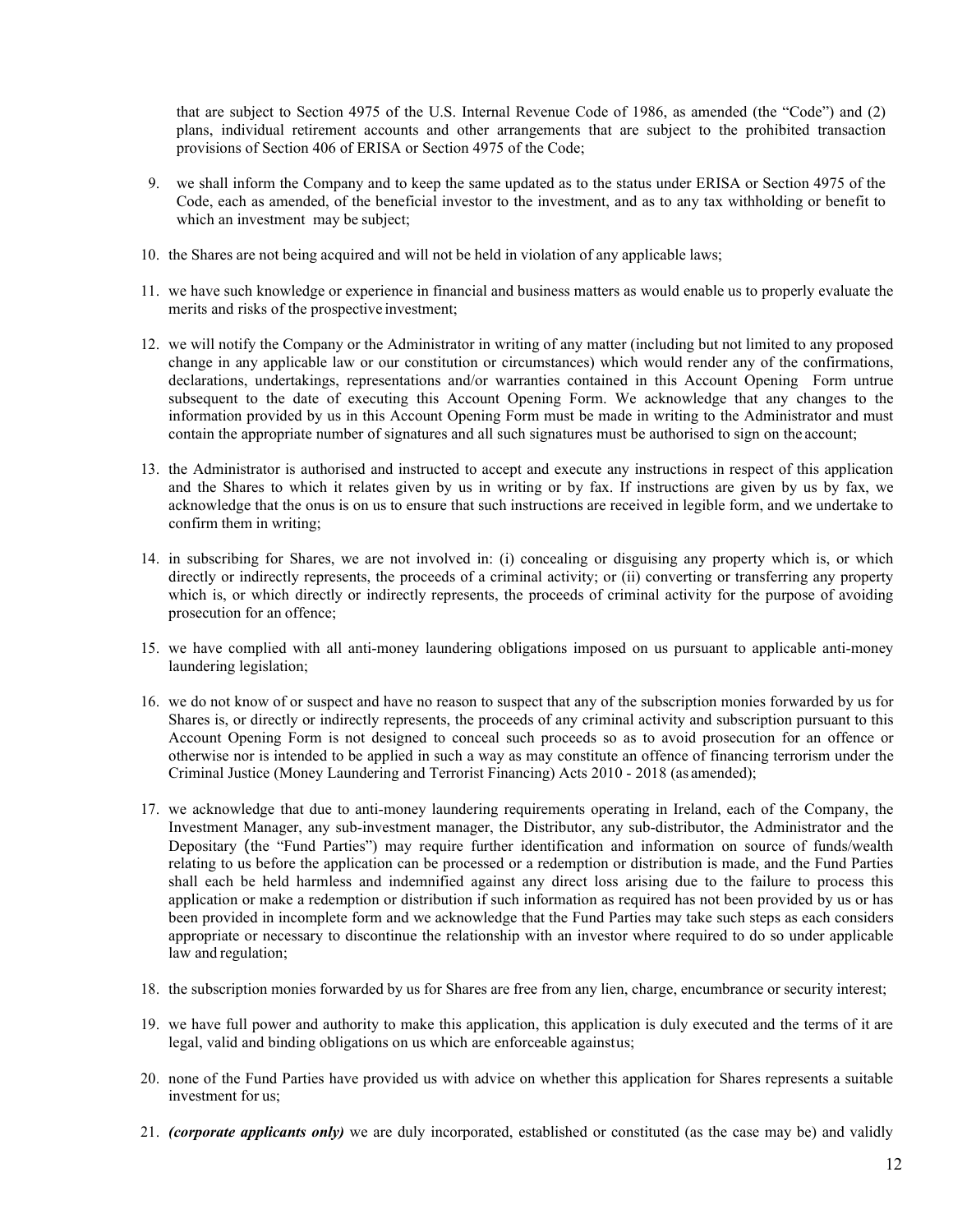existing under the laws of the country of its incorporation, establishment or constitution (as the case may be);

- 22. *(corporate applicants only)* the execution and delivery of this Account Opening Form, the performance and compliance with the terms hereof and the subscription for shares will not result in any breach of, or be in conflict with or constitute a default under any term or provision of our constitutional documents, by-laws or resolutions, any agreement by which we are bound, the securities laws or any other laws applicable to us, including any judgement, decree, order, statute, rule or regulation applicable to us;
- 23. *(Natural persons only)* I have reached the age of majority under the laws of my country of nationality or domicile.
- 24. *(Applicants in Italy)* we are a qualified investor. We acknowledge that the shares have only been registered for the offer to Qualified Investors, as defined by Article 34-ter, paragraph 1, letter b of CONSOB Resolution no. 11971 of 14 May 1999, as amended from time to time, and have not been authorised for the offer to the public in Italy. We hereby further certify that we will not sell, transfer or otherwise dispose of any such shares to or for the account of any person in Italy to whom it is unlawful to make such an offer or solicitation.
- 25. *(Applicants in Israel)* we are an investor that fall within at least one category in each of: (i) the First Schedule of the Israel Securities Law, 1968 ("Sophisticated Investors"); and (ii) the First Schedule of the Investment Advice Law ("Qualified Clients").

## **By signing this Account Opening Form we hereby understand, acknowledge and agree:**

- 26. that the Company may, at its discretion, on any Dealing Day when there are net subscriptions or net redemptions adjust the Net Asset Value per Share by applying a dilution adjustment to cover actual dealing costs and to preserve the value of the underlying assets of the relevant Fund. The purpose of the dilution adjustment is to protect existing Shareholders from bearing the costs of subscriptions, redemptions or conversions and it is not operated with the intention of deriving a profit for the Company, the Investment Manager or any other party. The application of this dilution adjustment is further described in the Prospectus;
- 27. that, in selling the Shares to us, the Company is relying on the additional representations and declarations made, information supplied and undertakings given in or in accordance with the Appendices to and any additional documents and/or declarations accompanying this Account Opening Form which must be completed by us where appropriate and we understand, acknowledge and agree that by our execution of this Account Opening Form such Appendices and any additional documents and/or declarations are binding on us;
- 28. that, in selling the Shares to us, the Company is relying on the confirmations, declarations, representations and warranties made and information supplied in this Account Opening Form to determine that the sale of the Shares to us complies with any applicable laws;
- 29. that, unless we elect to receive cash, dividends will be automatically reinvested in the Fund in respect of which the dividend is declared;
- 30. that measures aimed at the prevention of money laundering may require further verification of our identity and/or the source of the subscription monies. We acknowledge that Shares will not be issued until such time as the Administrator has received and is satisfied with all the information and documentation requested to verify our identity and/or source of subscription monies (as set out in Appendix C to this Account Opening Form). We acknowledge that the Administrator and the Company shall be held harmless against any loss arising as a result of such information and documentation not being provided by us. We acknowledge that redemptions will not be processed and distribution payments cannot be released on non-verified accounts;
- 31. that there is a risk that any delay in providing a signed copy of the Account Opening Form and all documents required in connection with the obligations to prevent money laundering and terrorist financing to the Administrator may result in Shares not being issued on a particular Dealing Day;
- 32. to the minimum initial investment, minimum subsequent investment and minimum holding amounts set out in the Prospectus;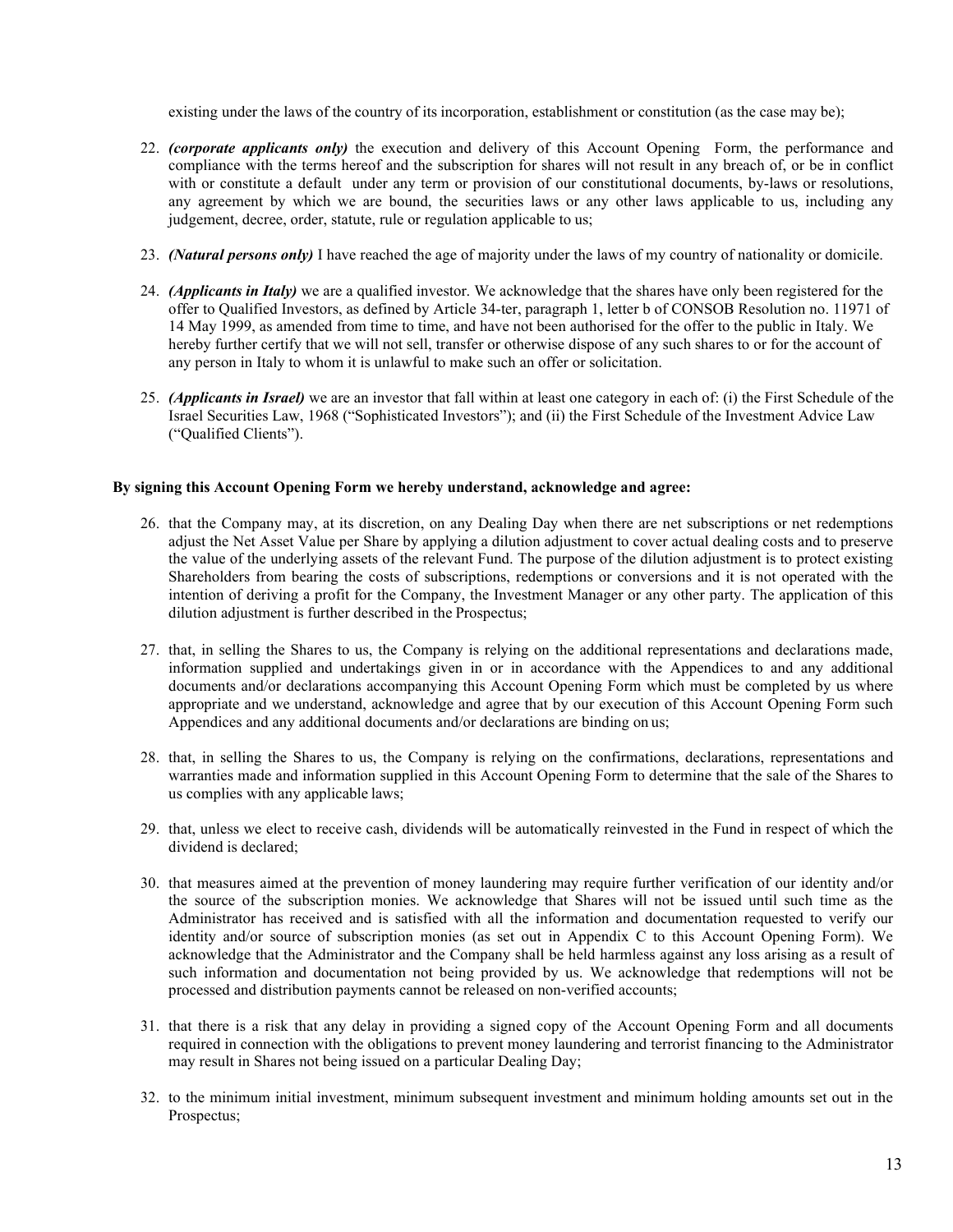- 33. that the Company reserves the right to vary the minimum initial investment and/or minimum subsequent investment and/or minimum holding amounts and may choose to waive these minimum investment requirements if considered appropriate;
- 34. that the Company, the Investment Manager, the Distributor and/or any sub-investment manager or sub-distributor may take such other steps as each considers appropriate or necessary to discontinue the relationship with a new or existing Shareholder where required to do so under applicable law and regulation;
- 35. that the confirmations, declarations, undertakings, representations and warranties made in this Account Opening Form are continuous and apply to all subsequent subscriptions for Shares by us in the Company whether this investment is made in our own name or is made on behalf of or for the benefit of another person or corporation;
- 36. that we shall be deemed to make, on a continuing basis and in respect of all subsequent applications for Shares in the Company, each of the confirmations, declarations, undertakings, representations and warranties contained in this Account Opening Form unless we notify the Company to the contrary in relation to any Shares we may hold or obtain at any time;
- 37. that the contractual relationship formed by this Account Opening Form shall terminate contemporaneously with our ceasing to hold Shares in any Fund of the Company. Termination will be without prejudice to the completion of transactions already initiated. Termination will not affect accrued rights, indemnities, existing commitments or any contractual provision intended to survive termination and will be without penalty or other additional payment. We shall bear any losses reasonably realised in settling or concluding outstanding transactions and obligations;
- 38. *(Joint persons only)* that on the death of one of us the Shares for which we hereby apply shall be held in the name of and to the order of the survivor or survivors of us or the executor or administrator of the last survivor;
- 39. our email address is set out in the section of this Account Opening Form entitled "Registration Details". If an email address is not provided, all communications will be delivered via post to our registered address;
- 40. we may at any time request a hard copy of the KIID from the Company and/or revoke, in writing or other authorised manner, the consent given to receive the KIIDelectronically;
- 41. that subscription monies received by a Fund in advance of the issue of Shares will be held in an Umbrella Cash Account and will be treated as an asset of the relevant Fund. For the avoidance of doubt, such monies will not be held in an account that is subject to the Central Bank (Supervision and Enforcement) Act 2013 (Section 48(1)) Investor Money Regulations 2015 for Fund Service Providers. Accordingly, subscribing investors will be unsecured creditors of the relevant Fund with respect to the subscription amount until the corresponding Shares are issued on the relevant Dealing Day. Such investors will not benefit from any appreciation in the Net Asset Value of the Fund or any other Shareholder rights in respect of the subscription amounts (including dividend entitlements) until such time as the Shares are issued;
- 42. that monies held in an Umbrella Cash Account will be commingled with the assets and liabilities of the other Funds and will be exposed to counterparty risk, the risk of market conditions generally, the Fund's creditors and any other risks affecting the relevant Fund. In the event of an insolvency of a Fund, there is no guarantee that the Fund will have sufficient funds to pay unsecured creditors (including investors entitled to subscription, redemption and dividend payments) (see above) in full;
- 43. that no interest will be paid on the amounts held in the Umbrella Cash Account prior to the payment of any redemption or dividend proceeds. Any interest earned on the monies in the Umbrella Cash Account will be for the benefit of the relevant Fund and will be allocated to the Fund on a periodic basis for the benefit of the Shareholders at the time of the allocation.

#### **Indemnities:**

44. We hereby agree to fully indemnify and hold harmless each of the Fund Parties on demand from any claims, demands, proceedings, liabilities, damages, losses, costs, charges and expenses directly or indirectly suffered or incurred by such Fund Party arising as a result of the declarations made herein being incomplete or untrue or as a result of our failure to notify the Company or Administrator of a change in our status which would render the declarations contained herein untrue subsequent to the date of executing this Account Opening Form. We agree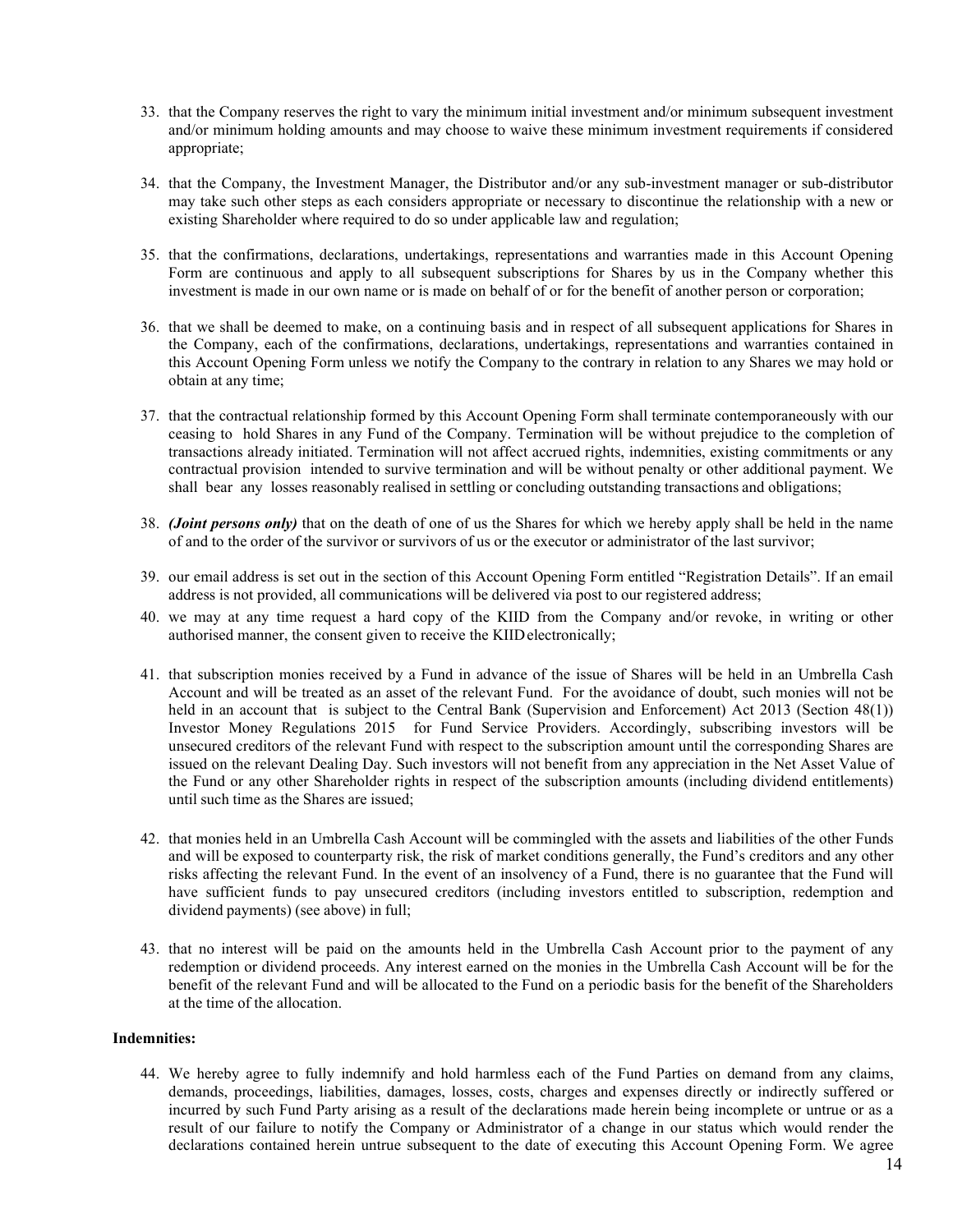immediately to sell or to tender to the Company for redemption Shares held by us in the Company if the purchase or continuing holding of the Shares by us would prejudice the tax or regulatory status of the Company or infringe applicable securities laws.

- 45. We undertake to ensure that cleared funds are received in the Company's account by the Administrator for value before 10 a.m. on the Settlement Date of the relevant purchase (or by the Trade Cut-off Time, in circumstances where the Company has deemed it appropriate to require that cleared funds reporting the subscription monies are received in the Company's account by the Administrator by the Trade Cut-off Time and notified us of this requirement) and we accept full responsibility for and shall fully indemnify and hold harmless each Fund Party on demand in respect of any claims, demands, proceedings, liabilities, damages, losses, costs, charges and expenses directly or indirectly suffered or incurred by each Fund Party, including without limitation:
	- (i) those associated with the unwinding of transactions and any other remedial actions taken by any Fund Party in response to the circumstances contemplated in this paragraph 42 (including but not limited to the cancellation of Shares);
	- (ii) those associated with the purchase and sale of securities and differences in market value between the purchase and sale prices of securities (including related transaction costs incurred); and
	- (iii) overdraft, bank charges and/or interest (each a"Loss"),

if either (a) cleared funds are not received in the Company's account by the Administrator by 10 a.m. on the Settlement Date (or by the Trade Cut-Off Time, as appropriate) and/or (b) the cleared funds received in the Company's account by the Administrator by 10 a.m. on the Settlement Date (or by the Trade Cut-Off Time, as appropriate) are less than the cleared funds expected in accordance with our or its agent's instructions.

We acknowledge and agree that in the foregoing circumstances (a) and/or (b) the Company or its agents are entitled to unwind transactions as soon as 10 a.m. on the Settlement Date (or by the Trade Cut-Off Time, as appropriate) has passed and/or are entitled to redeem such number of Shares held by us as may be necessary to discharge any Loss that may arise.

46. We hereby fully indemnify the Fund Parties on demand and agree to keep them indemnified, against any loss of any nature whatsoever arising to them as a result of them acting on fax instructions from us. The Administrator may rely conclusively upon and shall incur no liability in respect of any action taken upon any notice, consent, request, instructions or other instrument believed, in good faith, to be genuine or to be executed in a properly authorised manner.

We acknowledge that the foregoing indemnities once received (by whatever means of communication, including without limitation fax or e-mail) are irrevocable except at the discretion of the Company.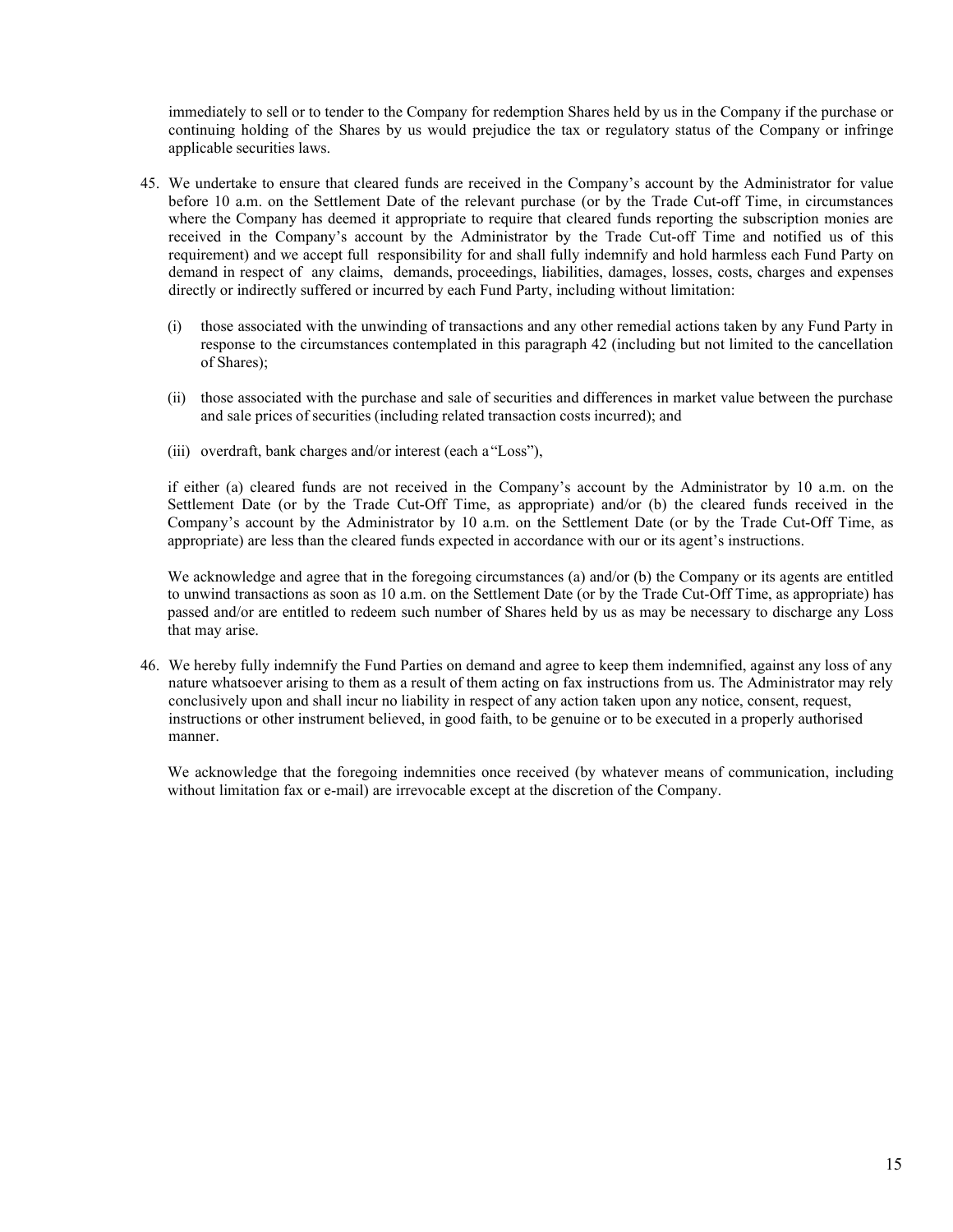## **APPENDIX C**

## **Irish Anti-Money Laundering Verification Requirements in accordance with the Criminal Justice (Money Laundering and Terrorist Financing) Acts 2010-2018 (as amended)**

## **SHARES WILL NOT BE ISSUED UNTIL SUCH TIME AS THE ADMINISTRATOR HAS RECEIVED AND IS SATISFIED WITH ALL THE INFORMATION AND DOCUMENTATION REQUESTED TO VERIFY AN INVESTOR'S IDENTITY AND SOURCE OF FUNDS/WEALTH. REDEMPTIONS WILL NOT BE PROCESSED ON NON-CLEARED/VERIFIED ACCOUNTS.**

Under Irish anti-money laundering legislation, the Company or Administrator must obtain information to verify the identity, permanent address and source of funds/wealth of any new investor in the Company in accordance with the requirements of the Criminal Justice (Money Laundering and Terrorist Financing) Acts 2010 - 2018 (as amended). In addition, the Company or Administrator or Investment Manager may require an intermediary that is applying for Shares on behalf of persons (including natural and/or legal persons) to make available verification of identity and source of funds/wealth documents in relation to such persons.

Please note that the documentation requirements set forth hereunder do not necessarily constitute a definitive list. In accordance with the terms of the Prospectus, additional proof of identity and source of funds/wealth documentation may be required from any applicant at the sole discretion of the Administrator, the Company and/or the Investment Manager.

# **If a regulated investor:**

- Original account opening form with completion of declaration of non-Irish residency, and bank details
- Proof of regulation for the investor
- Authorised signatory list and / or (as appropriate) power of attorney, copy of the corporate seal with, where relevant, a list of the names of individuals authorised to applyit
- If acting as an intermediary, further documentation will berequired

# **If a retail investor:**

- Original account opening form with completion of declaration of non-Irish residency, and bank details
- Proof of identity with specimen signature
- Proof of valid address document dated not more than 6 monthsago

# **If an institutional investor established as a corporate entity:**

- Original account opening form with completion of declaration of non-Irish residency, and bank details
- Authorised signatory list and / or (as appropriate) power of attorney, copy of the corporate seal with, where relevant, a list of the names of individuals authorised to apply it
- Formation documentation
- Names and addresses of directors
- Certified copies of the passports for directors and authorised signatories
- Identification of beneficiaries owning in excess of 20% of the issued share capital

# **Other entity types will require their own unique documentation which will be communicated to an applicant. Such other entity types may include, but are not necessarily limited to, the following:**

- Charities
- Government entities
- **Foundations**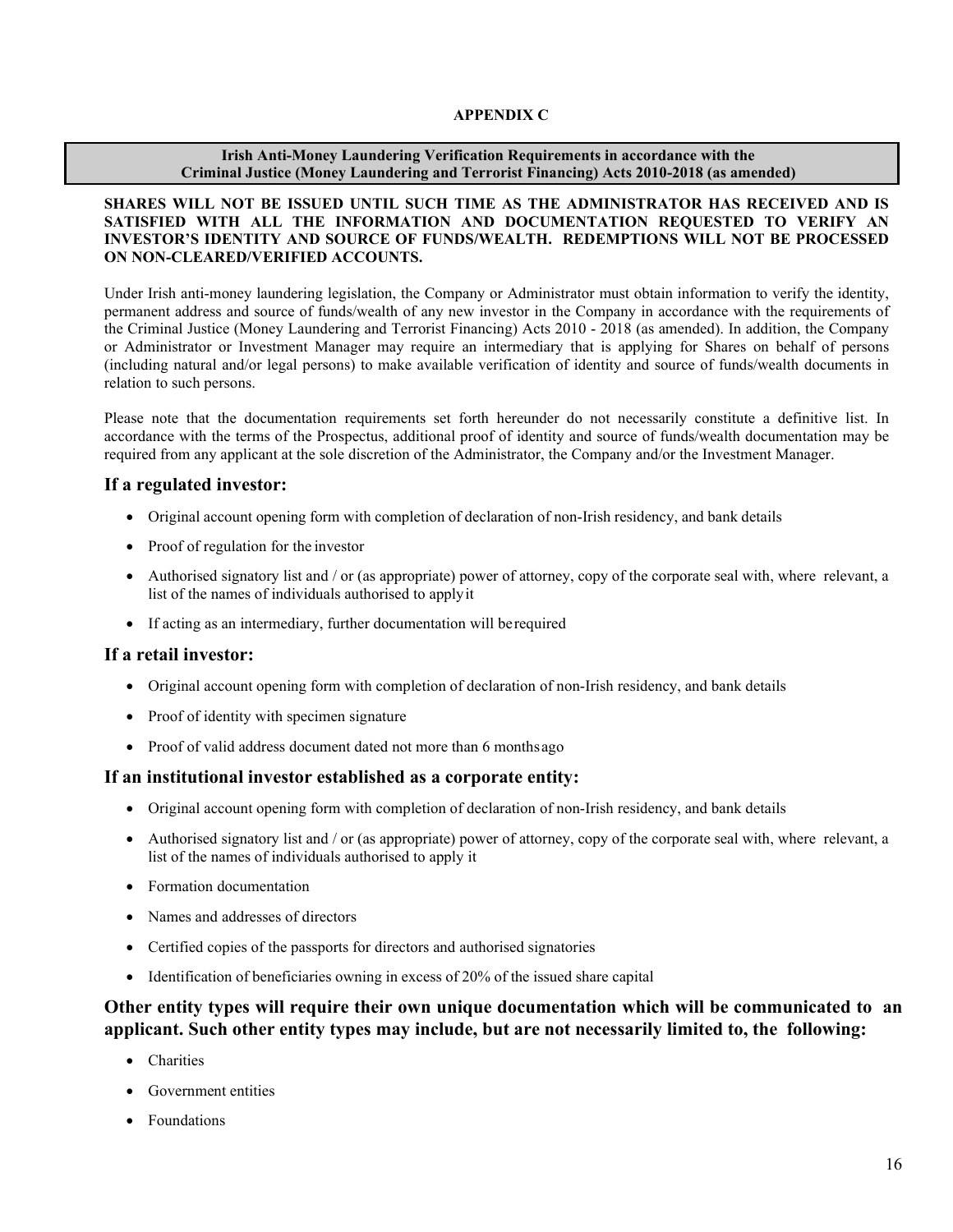- Funds
- Pension Schemes
- Occupational Pension Schemes
- Entities listed on a stock exchange
- Entities based in non-prescribed countries
- Partnerships or Trusts
- Universities
- Nominee Structures

# **Certification Requirements**

Certification must be dated within twelve (12) months at the time of receipt by BBH.

Documentation can be independently certified by one of the following reputable persons:

- (i) Police Officer
- (ii) Practising Chartered/Certified Public Accountant
- (iii) Notary Public/Practising Solicitor
- (iv) Embassy/Consular Staff
- (v) Justice of the Peace/Peace Commissioner/Commissioner of Oaths
- (vi) Director, Compliance Officer, Legal Officer or Company Secretary of a Regulated Financial Institution in an equivalent jurisdiction.

Certifiers that are officers of a corporate entity are permitted to certify documentation of the corporate entity where they meet the requirements under points  $(i) - (v)$  above.

Officers of a parent entity may act as certifiers of documentation of any affiliate of the parent entity.

Certified documents must:

- Include a statement to the effect that the original of the document was sighted and that the document is a true copy of the original
- Be signed and dated by the certifier
- State the full name and the capacity in which the certifier is signing
- Be stamped (where available)
- Provide contact details of the certifier (to include name, address and where applicable professional registration)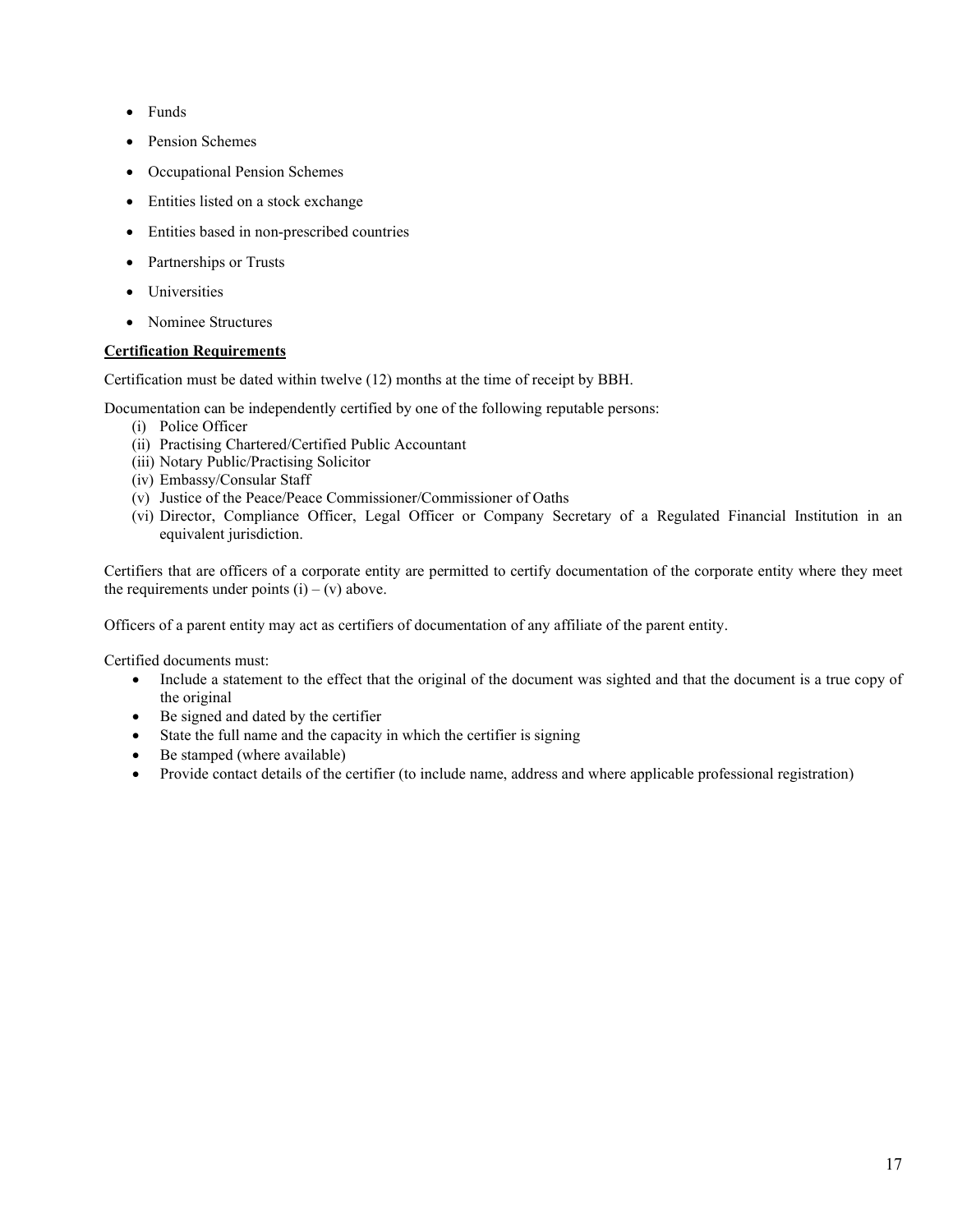## **APPENDIX D**

## **Data Protection and Confidentiality**

Shareholders should note that by completing the account opening form they have provided personal information, which may constitute "personal data" within the meaning of the Irish Data Protection Acts 1988 to 2018, the General Data Protection Regulation (Regulation (EU) 2016/679), the EU ePrivacy Directive 2002/58/EC (as amended), the European Communities (Electronic Communications Networks and Services) (Privacy and Electronic Communications) Regulations 2011 and any relevant transposition of, or successor or replacement to, those laws (including, when it comes into force the successor to the ePrivacy Directive) (together, the "Data Protection Legislation").

Shareholders' personal data will be used by the Company for the following purposes:

- to manage and administer an investor's holding in the Company and any related accounts on an ongoing basis in accordance with the contract between the investor and the Company;
- to comply with legal and regulatory obligations applicable to the investor and the Company from time to time including applicable anti-money laundering and counter terrorist financing legislation. In particular, in order to comply with the information reporting regimes set out in Section 891C and Section 891E to Section 891G (inclusive) of the Taxes Consolidation Act 1997 (as amended) and regulations made pursuant to those sections, Shareholders' personal data (including financial information) may be shared with the Irish Revenue Commissioners. They in turn may exchange information (including personal data and financial information) with foreign tax authorities (including the U.S. Internal Revenue Service and foreign tax authorities located outside the European Economic Area). Please consult the AEOI (Automatic Exchange of Information) webpage on [www.revenue.ie](http://www.revenue.ie/) for further information in this regard; and
- to record the telephone calls from investors, shareholders and other individuals to the Company and its agents and service providers for record-keeping, security, quality assurance and training purposes.

Investors' personal data may be disclosed by the Company to its delegates, professional advisors, service providers, regulatory bodies, auditors, technology providers and any duly authorised agents or related, associated or affiliated companies of the foregoing for the same or related purposes (which includes, without limitation, the Administrator, the Depositary, the Investment Manager, any sub-investment manager, the Distributor and anysub-distributor).

Investors' personal data may be transferred to countries which may not have the same or equivalent data protection laws as Ireland. If such transfer occurs, the Company is required to ensure that such processing of investors' personal data is in compliance with Data Protection Legislation and, in particular, that appropriate measures are in place such as entering into model contractual clauses (as published by the European Commission) or ensuring that the recipient is "Privacy Shield" certified, if appropriate. For more information on the means of transfer of investors' data or a copy of the relevant safeguards, please contact the Company Secretary, Bradwell Limited, 10 Earlsfort Terrace, Dublin 2, Ireland.

Pursuant to the Data Protection Legislation, Shareholders have a number of rights which may be exercised in respect of their personal data, *i.e.*:

- the right of access to personal data held by the Company;
- the right to amend and rectify any inaccuracies in personal data held by the Company;
- the right to erase personal data held by the Company;
- the right to data portability of personal data held by the Company;
- the right to request restriction of the processing of personal data held by the Company; and
- the right to object to processing of personal data by the Company.

These rights will be exercisable subject to limitations as provided for in the Data Protection Legislation. In certain circumstances it may not be feasible for the Company to discharge these rights, for example because of the structure of the Company or the manner in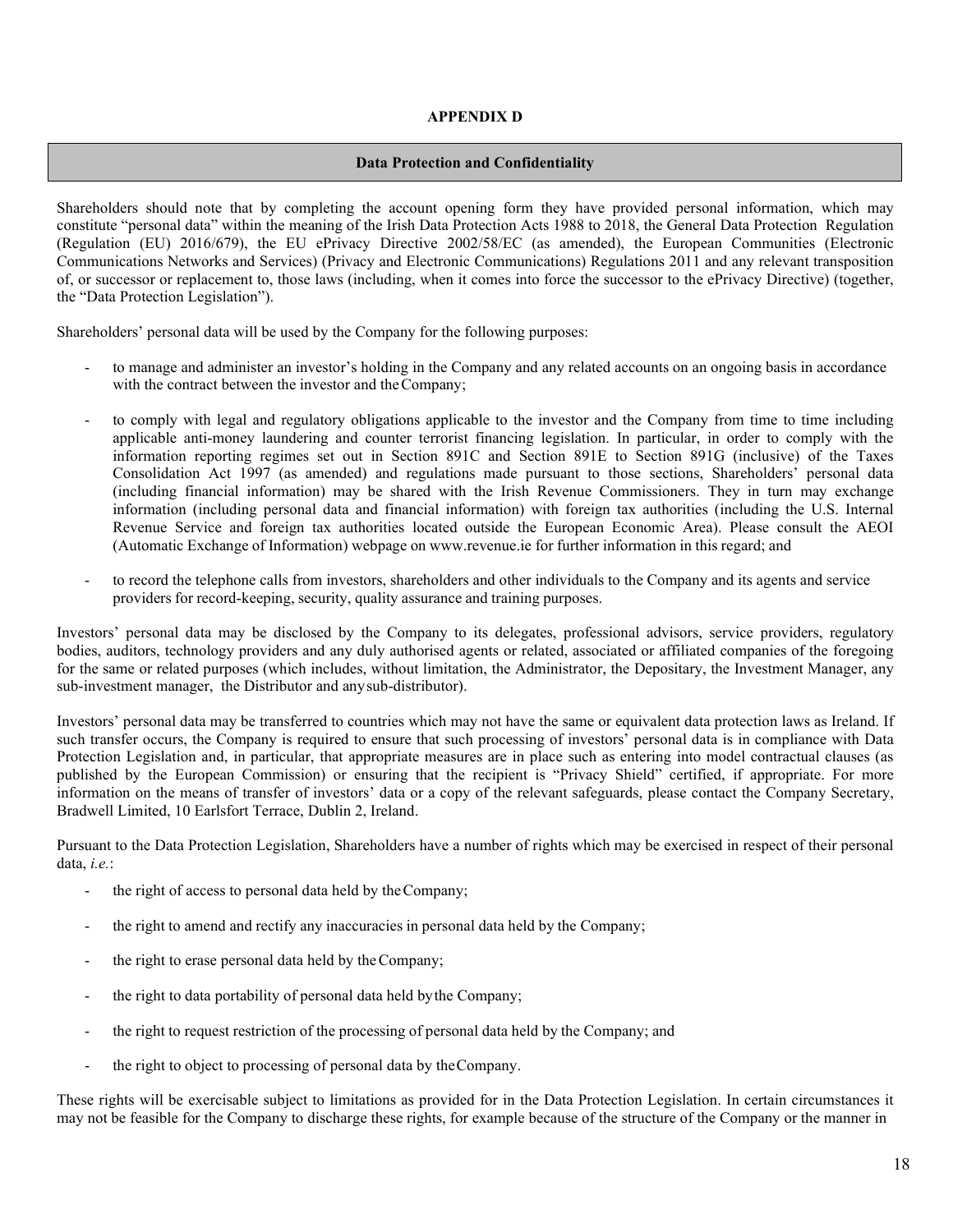which the Shareholder holds Shares in a Fund. Shareholders may make a request to the Company to exercise these rights by contacting the Company Secretary, Bradwell Limited, 10 Earlsfort Terrace, Dublin 2, Ireland.

Please note that personal data may be retained by the Company for the duration of an investor's investment and afterwards in accordance with the Company's legal and regulatory obligations, including but not limited to the Company's record retention policy.

The Company is a data controller within the meaning of the Data Protection Legislation and undertakes to hold any personal information provided by investors in confidence and in accordance with the Data Protection Legislation. For queries, requests or comments in respect of this notice or the way in which the Company uses investors' personal data, please contact the Company Secretary, Bradwell Limited, 10 Earlsfort Terrace, Dublin 2, Ireland. Shareholders have the right to lodge a complaint with the Office of the Data Protection Commissioner if they are dissatisfied with the manner in which their personal data is used by the Company.

We acknowledge and agree that information contained in or provided to us in consequence of the subscription contemplated in this Account Opening Form is confidential. We shall not without the consent of the Company disclose such information or any other information of a confidential nature acquired in consequence of the subscription contemplated in this Account Opening Form, except where: (a) we are bound to disclose such information by law or regulation; (b) it is requested by regulatory authorities; (c) it is disclosed to our advisers where reasonably necessary for the performance of their professional services; or (d) it is disclosed to any of our Associates. In all such circumstances we shall inform the Company of such request for disclosure or actual disclosure as soon as it possible to do so.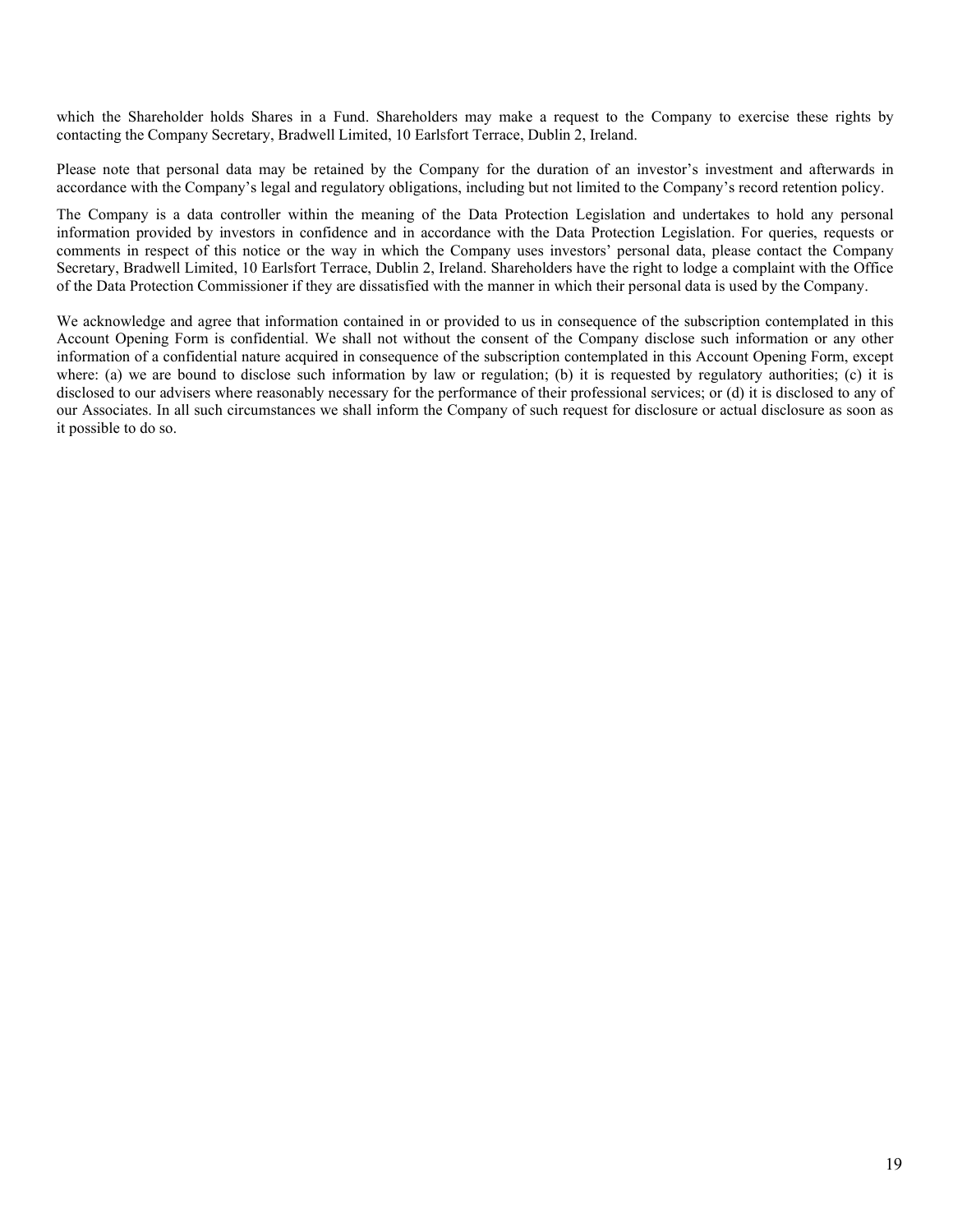## **APPENDIX E**

# **Subscription Account Details**

| For Investments in EUR:       |                                                                                                                                                |
|-------------------------------|------------------------------------------------------------------------------------------------------------------------------------------------|
| Correspondent Bank - SWIFT    | <b>CCFRFRPP</b>                                                                                                                                |
| Correspondent Bank-Name       | HSBC France S.A.                                                                                                                               |
| Beneficiary Bank - SWIFT      | BBHCUS33                                                                                                                                       |
| Beneficiary Bank - IBAN       | FR7630056000100010000512237                                                                                                                    |
| Beneficiary Bank - Name       | Brown Brothers Harriman & Co.                                                                                                                  |
| Beneficiary - Account         | 6248793                                                                                                                                        |
| Beneficiary-Name<br>Narrative | Baillie Gifford Funds (UCITS) Subscription / Redemption Account<br>Please quote your Baillie Gifford Account Number and Trade Ref, where known |

# **For Investments in USD:**

| Intermediary Bank:       | Citibank N.A. New York                                                      |
|--------------------------|-----------------------------------------------------------------------------|
| ABA:                     | 021000089                                                                   |
| <b>Beneficiary Bank:</b> | Brown Brothers Harriman, NY                                                 |
| SWIFT:                   | BBHCUS33                                                                    |
| Bank Account Number:     | 09250276                                                                    |
| Beneficiary:             | Baillie Gifford Funds (UCITS) Subscription / Redemption Account             |
| <b>Account Number:</b>   | 6248793                                                                     |
| Narrative:               | Please quote your Baillie Gifford Account Number and Trade Ref, where known |

# **For Investments in NZD:**

| Intermediary Bank:          | ANZ Bank New Zealand Limited                                                |
|-----------------------------|-----------------------------------------------------------------------------|
| SWIFT:                      | ANZBNZ22                                                                    |
| <b>Beneficiary Bank:</b>    | Brown Brothers Harriman                                                     |
| SWIFT:                      | BBHCUS33                                                                    |
| <b>Bank Account Number:</b> | 200568NZD00001                                                              |
| Beneficiary:                | Baillie Gifford Funds (UCITS) Subscription / Redemption Account             |
| Account Number:             | 6248793                                                                     |
| Narrative:                  | Please quote your Baillie Gifford Account Number and Trade Ref, where known |

| For Investments in JPY:     |                                                                             |
|-----------------------------|-----------------------------------------------------------------------------|
| Intermediary Bank:          | Bank of Tokyo - Mitsubishi UFJ Ltd Tokyo                                    |
| SWIFT:                      | <b>BOTKJPJT</b>                                                             |
| Account Name:               | Brown Brothers Harriman & Co                                                |
| Account Number:             | 6530415103                                                                  |
| Beneficiary Account Number: | 6248793                                                                     |
| Beneficiary Account Name:   | Baillie Gifford Funds (UCITS) Subscription / Redemption Account             |
| Narrative:                  | Please quote your Baillie Gifford Account Number and Trade Ref, where known |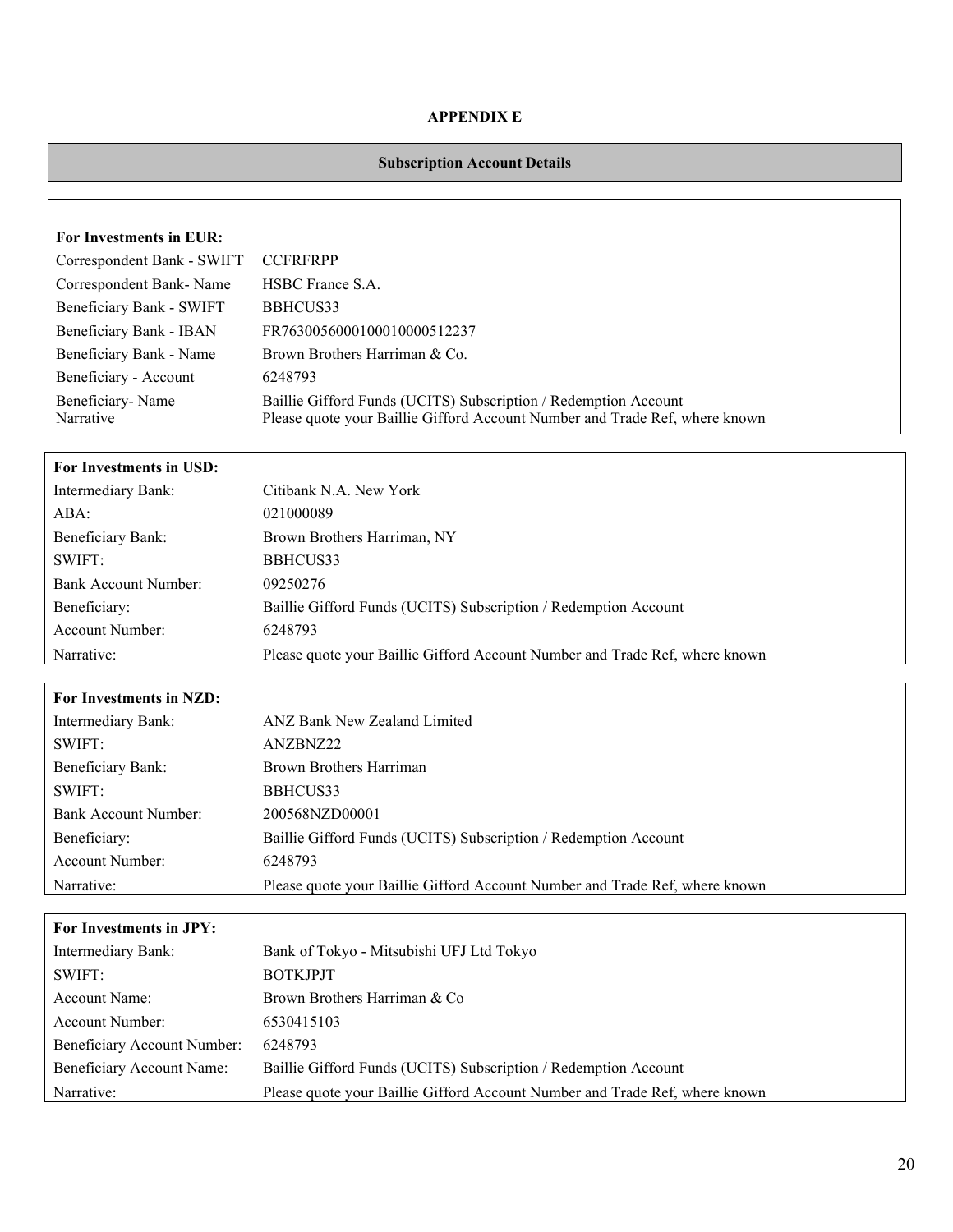| For Investments in NOK: |                                                                             |
|-------------------------|-----------------------------------------------------------------------------|
| Intermediary Bank:      | Nordea Bank Norge ASA, Oslo                                                 |
| SWIFT:                  | <b>NDEANOKK</b>                                                             |
| Beneficiary Bank:       | Brown Brothers Harriman & Co                                                |
| SWIFT:                  | BBHCUS33                                                                    |
| Bank Account Number:    | 60010241084                                                                 |
| Beneficiary:            | Baillie Gifford Funds (UCITS) Subscription / Redemption Account             |
| Account Number:         | 6248793                                                                     |
| Narrative:              | Please quote your Baillie Gifford Account Number and Trade Ref, where known |
|                         |                                                                             |

| <b>For Investments in GBP:</b> |                                                                             |
|--------------------------------|-----------------------------------------------------------------------------|
| Intermediary Bank:             | Barclays Bank plc (Sort Code 20-32-53)                                      |
| SWIFT:                         | BARCGB22                                                                    |
| Beneficiary Bank:              | Brown Brothers Harriman & Co                                                |
| SWIFT:                         | BBHCUS33                                                                    |
| Bank Account Number:           | 53623157                                                                    |
| Beneficiary:                   | Baillie Gifford Worldwide Funds Subscription / Redemption Account           |
| Account Number:                | 6248793                                                                     |
| Narrative:                     | Please quote your Baillie Gifford Account Number and Trade Ref, where known |

 $\Gamma$ 

| For Investments in AUD: |                                                                             |
|-------------------------|-----------------------------------------------------------------------------|
| Intermediary Bank:      | <b>HSBC Bank Australia Limited</b>                                          |
| SWIFT:                  | HKBAAU2S                                                                    |
| Beneficiary Bank:       | Brown Brothers Harriman                                                     |
| SWIFT:                  | BBHCUS33                                                                    |
| Bank Account Number:    | 011798279041                                                                |
| Beneficiary:            | Baillie Gifford Funds (UCITS) Subscription / Redemption Account             |
| Account Number:         | 6248793                                                                     |
| Narrative:              | Please quote your Baillie Gifford Account Number and Trade Ref, where known |

| For Investments in SEK:  |                                                                             |
|--------------------------|-----------------------------------------------------------------------------|
| Intermediary Bank:       | Skandinaviska Enskilda Banken AB (publ), Stockholm                          |
| SWIFT:                   | <b>ESSESESS</b>                                                             |
| <b>Beneficiary Bank:</b> | Brown Brothers Harriman & Co                                                |
| SWIFT:                   | BBHCUS33                                                                    |
| Bank Account Number:     | 52018513109                                                                 |
| Beneficiary:             | Baillie Gifford Funds (UCITS) Subscription / Redemption Account             |
| Account Number:          | 6248793                                                                     |
| Narrative:               | Please quote your Baillie Gifford Account Number and Trade Ref, where known |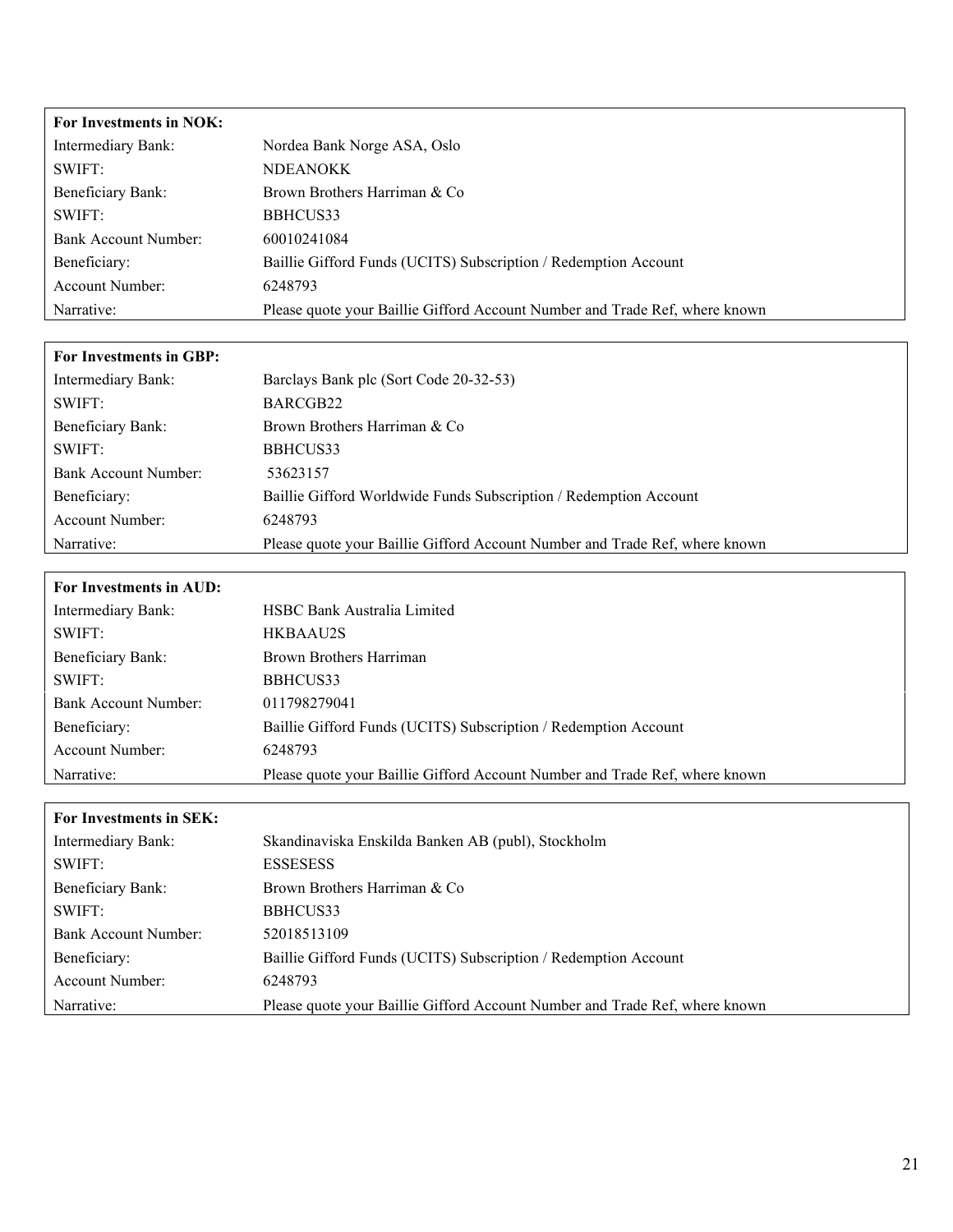| For Investments in DKK:        |                                                                             |
|--------------------------------|-----------------------------------------------------------------------------|
| Intermediary Bank:             | Nordea Bank Danmark A/S                                                     |
| SWIFT:                         | <b>NDEADKKK</b>                                                             |
| <b>Beneficiary Bank:</b>       | Brown Brothers Harriman & Co                                                |
| SWIFT:                         | BBHCUS33                                                                    |
| <b>Bank Account Number:</b>    | 5000401874                                                                  |
| Beneficiary Name:              | Baillie Gifford Funds (UCITS) Subscription / Redemption Account             |
| Beneficiary Account Number:    | 6248793                                                                     |
|                                |                                                                             |
| For Investments in CHF:        |                                                                             |
| Intermediary Bank:             | Credit Suisse AG                                                            |
| SWIFT:                         | <b>CRESCHZZ 80A</b>                                                         |
| <b>Beneficiary Bank:</b>       | Brown Brothers Harriman & Co                                                |
| SWIFT:                         | BBHCUS33                                                                    |
| <b>Bank Account Number:</b>    |                                                                             |
| Beneficiary:                   | Baillie Gifford Funds (UCITS) Subscription / Redemption Account             |
| Account Number:                | 6248793                                                                     |
| Narrative:                     | Please quote your Baillie Gifford Account Number and Trade Ref, where known |
|                                |                                                                             |
| For Investments in CAD:        |                                                                             |
| Intermediary Bank:             | Bank of Montreal, International Banking Head Office                         |
| ABA:                           | BOFMCAM2                                                                    |
| <b>Beneficiary Bank:</b>       | Brown Brothers Harriman & Co                                                |
| SWIFT:                         | BBHCUS33                                                                    |
| <b>Bank Account Number:</b>    | 31691035406                                                                 |
| Beneficiary:                   | Baillie Gifford Worldwide Funds Subscription / Redemption Account           |
| <b>Account Number:</b>         | 6248793                                                                     |
| Narrative:                     | Please quote your Baillie Gifford Account Number and Trade Ref, where known |
|                                |                                                                             |
| <b>For Investments in SGD:</b> | HSBC Limited, Singapore                                                     |
| Intermediary Bank:             |                                                                             |
| SWIFT:                         | <b>HSBCSGSG</b>                                                             |
| Beneficiary Bank:              | Brown Brothers Harriman & Co                                                |
| SWIFT:                         | BBHCUS33                                                                    |
| <b>Bank Account Number:</b>    | 141140681001                                                                |
| Beneficiary:                   | Baillie Gifford Funds (UCITS) Subscription / Redemption Account             |
| Account Number:                | 6248793                                                                     |
| Narrative:                     | Please quote your Baillie Gifford Account Number and Trade Ref, where known |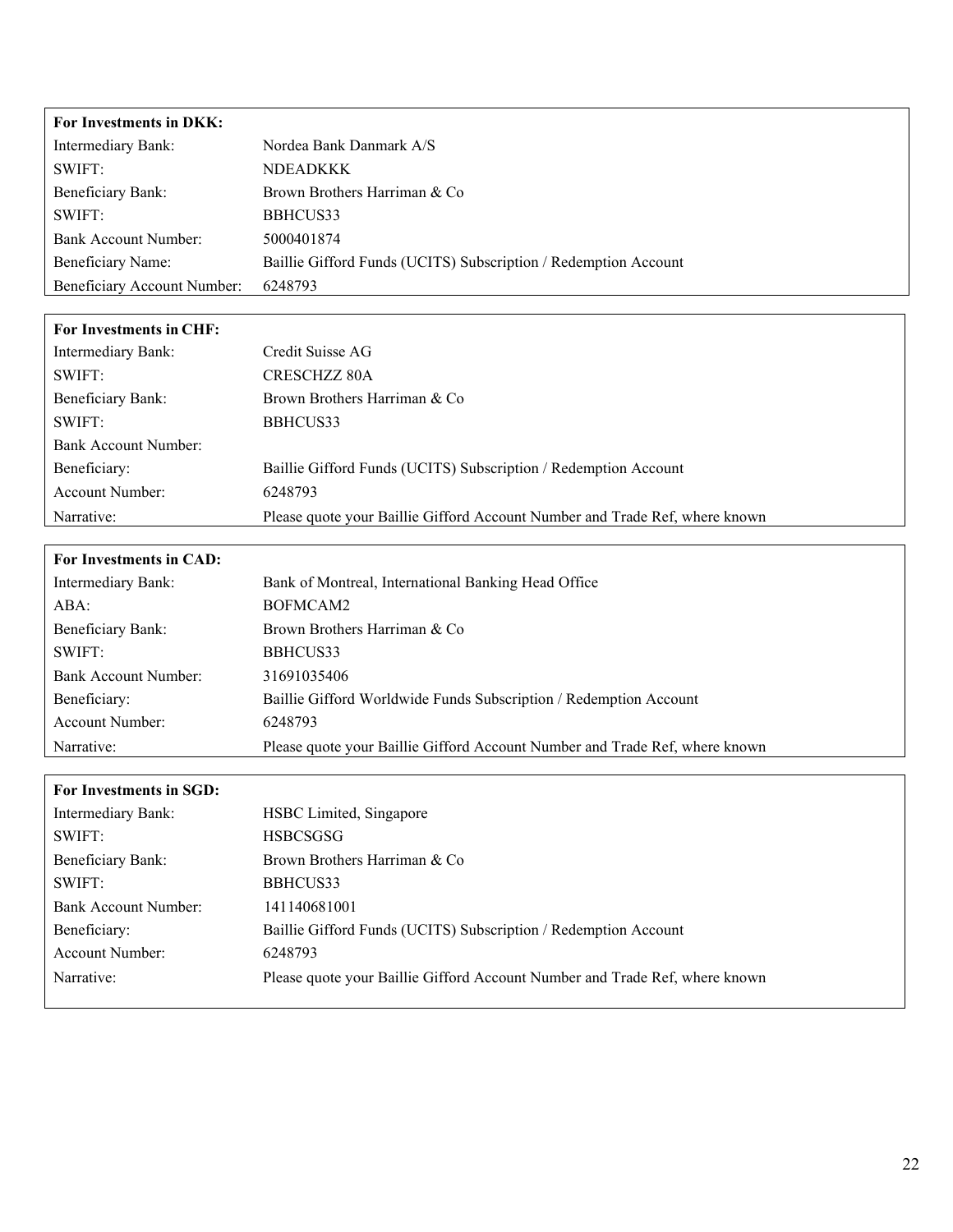| For Investments in HKD: |                                                                             |
|-------------------------|-----------------------------------------------------------------------------|
| Intermediary Bank:      | <b>HSBC Hong Kong</b>                                                       |
| SWIFT:                  | <b>HSBCHKHH</b>                                                             |
| Beneficiary Bank:       | Brown Brothers Harriman & Co                                                |
| SWIFT:                  | BBHCUS33                                                                    |
| Bank Account Number:    | 002893337001                                                                |
| Beneficiary:            | Baillie Gifford Funds (UCITS) Subscription / Redemption Account             |
| Account Number:         | 6248793                                                                     |
| Narrative:              | Please quote your Baillie Gifford Account Number and Trade Ref, where known |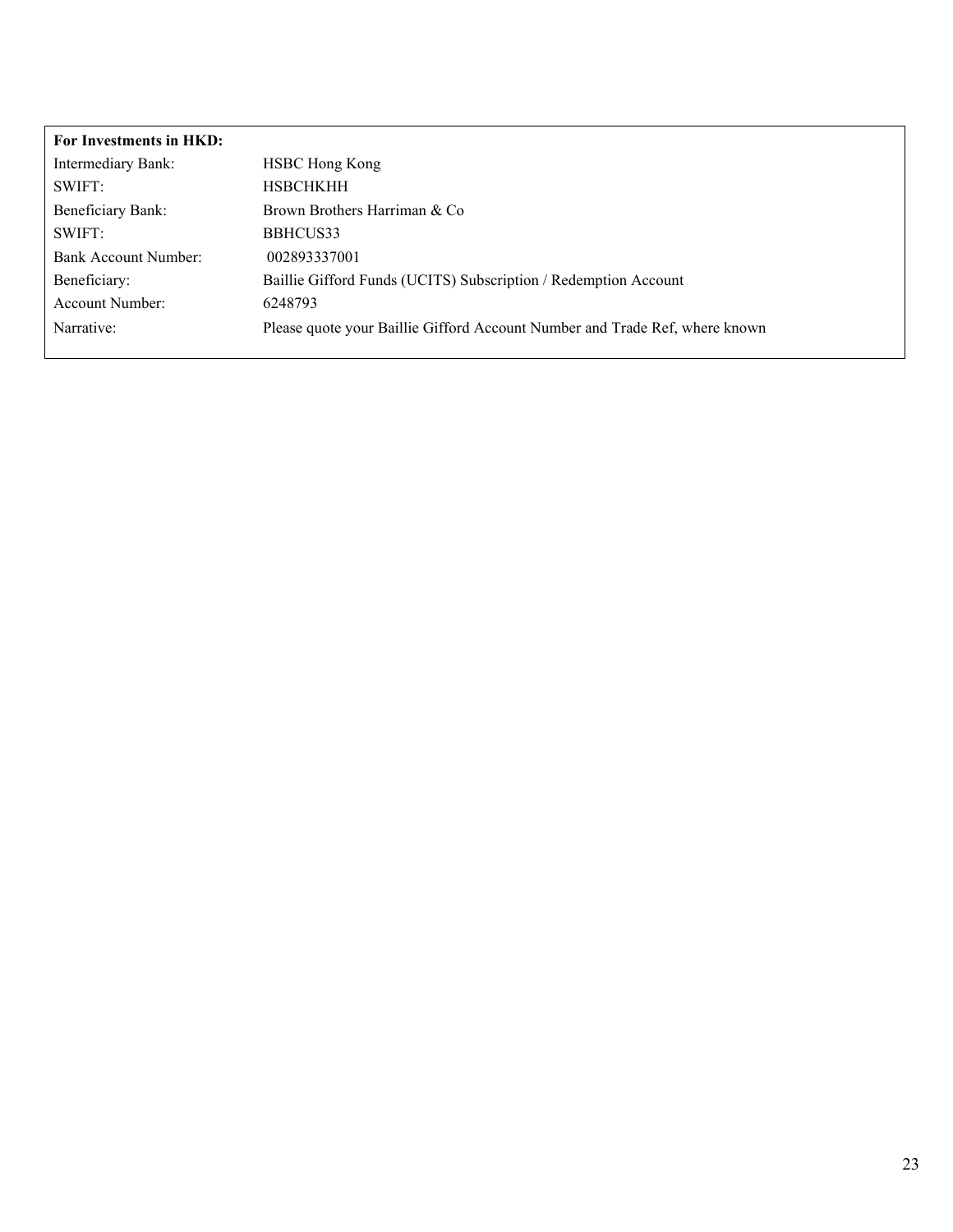# $\overline{\mathbf{m}}$   $\overline{\mathbf{m}}$   $\overline{\mathbf{m}}$   $\overline{\mathbf{m}}$   $\overline{\mathbf{m}}$   $\overline{\mathbf{m}}$   $\overline{\mathbf{m}}$   $\overline{\mathbf{m}}$ **FATCA IGA & CRS Self-Certification**

**Entity**

#### **Please read before completing this form:**

Tax authorities require [FI name] to collect and report certain information about Account Holder's tax residency status.

To enable [FI name] to comply with its obligation to report to the relevant tax authorities, you are required to state the residency for tax purposes of the person or persons identified as the holder(s) of a Financial Account. On this form these persons are cumulatively referred to as the "Account Holder(s)".

# **I. Account Holder Information**

**Account Holder -** The person listed or identified as the holder of a Financial Account. The name of the Account Holder should be provided. If the person opening the account is not a Financial Institution and is acting as an intermediary, agent, custodian, nominee, signatory, investment advisor or legal guardian on behalf of one or more other account holders this form must be completed by or on behalf of that other person who is referred to as the Account Holder.

**APPENDIX F** 

| Legal Entity Name                                                  | Country of Incorporation or Organisation |
|--------------------------------------------------------------------|------------------------------------------|
|                                                                    |                                          |
| Permanent Residence Address (if none, Address of Principal Office) |                                          |

City/Town State/Province Postal Code Country (do not abbreviate) GIIN (if any) Sponsoring Entity's Name (if entity is a sponsored entity and providing sponsor's GIIN) **. . .**

# **II. Tax Residence**

Please provide details for all jurisdictions in which the Account Holder is resident for tax purposes.

If the entity has no residence for tax purposes, enter the country in which its place of effective management is situated.

Taxpayer Identification Number (TIN) - A taxpayer identification number (TIN) or functional equivalent should be provided for each country of residence for tax purposes identified. A TIN is a unique combination of letters and/or numbers assigned to the individual by a government, or its tax authorities, which is used to identify the account holder for the purposes of administering taxes. In some countries this may be a number that is specifically referred to as a TIN, while other countries may use other numbers (such as a social insurance number) to identify their residents for tax purposes.

| Country of Tax Residence 1                                                                                        | Taxpayer Identification Number 1 | TIN Unavailable: |
|-------------------------------------------------------------------------------------------------------------------|----------------------------------|------------------|
|                                                                                                                   |                                  |                  |
| Country of Tax Residence 2                                                                                        | Taxpayer Identification Number 2 | TIN Unavailable: |
|                                                                                                                   |                                  |                  |
| Country of Tax Residence 3                                                                                        | Taxpayer Identification Number 3 | TIN Unavailable: |
|                                                                                                                   |                                  |                  |
| <b>TIN Unavailable Explanation(s)</b> $-$ If any "TIN Unavailable" box is checked, please provide an explanation. |                                  |                  |

**I certify the tax residence countries provided represent any countries in which the entity is considered a tax resident.**

*If Account Holder has additional countries of tax residence please attach a statement to this form containing the Country and TIN for each.* 

## **III. CRS Status**

**FINANCIAL INSTITUTION** - A entity that falls into any of the following categories:

- *1. Custodial Institution*  any entity that holds, as a substantial portion of its business, Financial Assets for the account of others. *See Annex for definition of "substantialportion".*
- **2.** *Depository Institution*  An entity that accepts deposits in the ordinary course of a banking or similar business.
- **3.** *Investment Entity*  any Entity that either:
	-
	- a) primarily conducts as a business one or more of the following activities or operations for or on behalf of a customer:<br>i) trading in money market instruments (cheques, bills, certificates of deposit, derivatives, etc.); trading; ii) individual and collective portfolio management; or iii) otherwise investing, administering, or managing Financial Assets or money on behalf of other persons;*OR* b) the gross income of which is primarily attributable to investing, reinvesting, or trading in Financial Assets, if the Entity is managed by a Financial Institution.
- 4. Specified Insurance Company any Entity that is an insurance company (or the holding company of an insurance company) that issues, or is obligated to make payments with respect to, a Cash Value Insurance Contract or an Annuity Contract.

|                                                                                                                                                                                                                                                                                                           | Is the Account Holder a Financial Institution?                                                                                                                                                                                                                                                                                                                                                                                                                                                                                                                                                                                                |
|-----------------------------------------------------------------------------------------------------------------------------------------------------------------------------------------------------------------------------------------------------------------------------------------------------------|-----------------------------------------------------------------------------------------------------------------------------------------------------------------------------------------------------------------------------------------------------------------------------------------------------------------------------------------------------------------------------------------------------------------------------------------------------------------------------------------------------------------------------------------------------------------------------------------------------------------------------------------------|
| Yes<br>If "Yes" complete the Financial Institution certification                                                                                                                                                                                                                                          | Nο<br>If "No" complete the Nonfinancial Entity certification                                                                                                                                                                                                                                                                                                                                                                                                                                                                                                                                                                                  |
| <b>Financial Institution (FI)</b><br>Is the entity an Investment Entity managed by an FI?<br>(See Financial Institution definition above - section 3(b))<br>Yes If any tax residence country provided is not a participating CRS jurisdiction,<br>then complete the Controlling Persons Attachment.<br>Νo | <b>Nonfinancial Entity (NFE)</b><br>Select the category of NFE which applies to the entity.<br>See Annex for definitions of NFE categories. Select only single category.<br>If the category is "Passive NFE", then complete the Controlling Persons attachment.<br>Governmental Entity, International Organisation, or Central Bank<br>A corporation the stock of which is regularly traded on an established<br>securities market (or entity related to such a corporation)<br>Name of Securities Markit:<br>Name of Related Entity:<br>A Start-up Company formed in the past 24 months<br>Please provide the date the entity was organised: |
|                                                                                                                                                                                                                                                                                                           | <b>Other Active NFE</b> (See Annex for other categories)                                                                                                                                                                                                                                                                                                                                                                                                                                                                                                                                                                                      |

**Passive NFE** *(Complete Controlling Persons attachment)*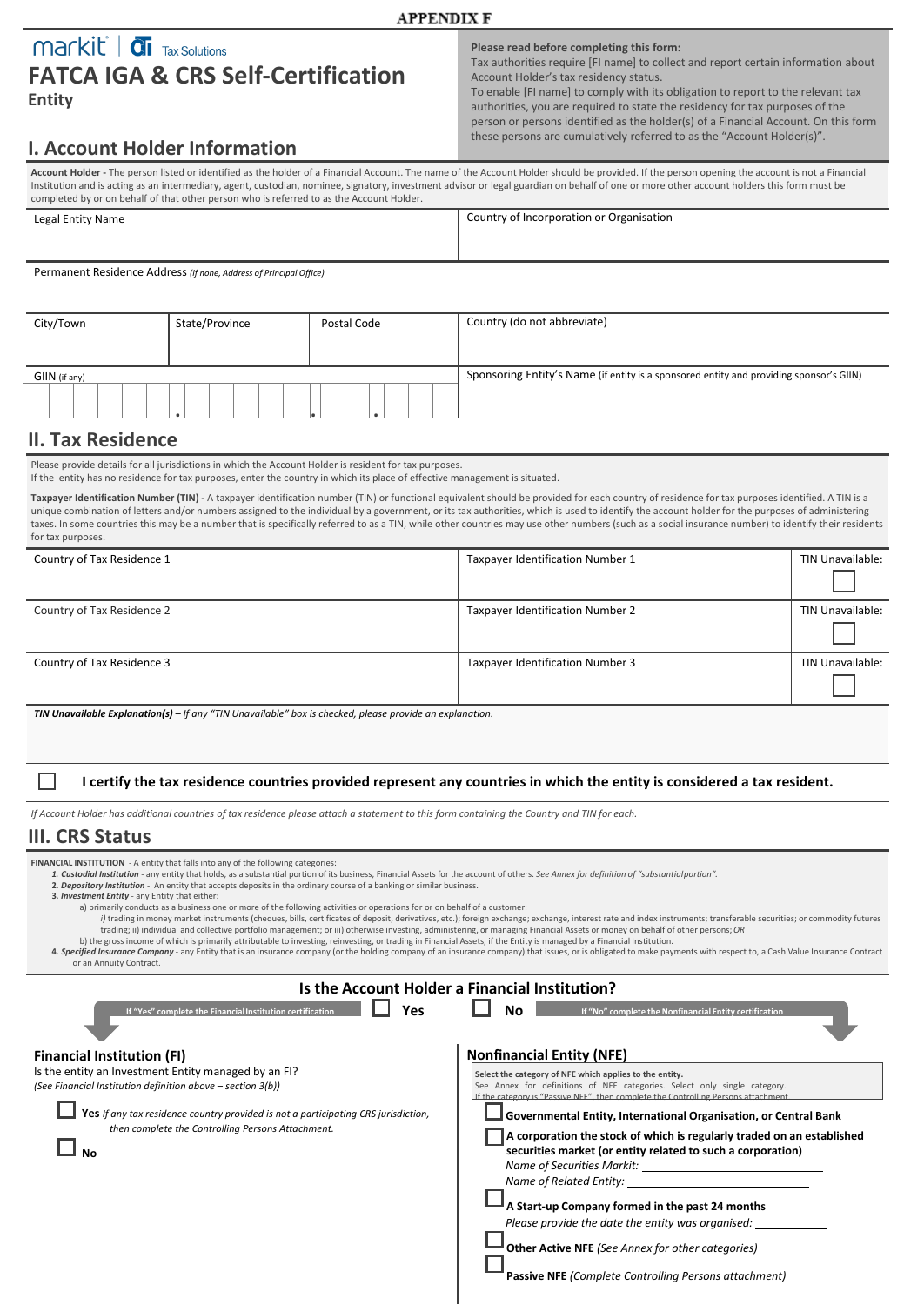# **IV. FATCA Status**

| States which is not effectively connected to a U.S. trade or business, is includible in gross income for U.S. tax purposes.                                                                                                                                                                                                                                                                                                                                                                                                                                                                                                                                                                                                                                                                                                                                                                                                                                                             |     | U.S. Person - A corporation or partnership organized in the United States, the U.S. government or any state within the U.S. or the District of Columbia, a trust if a court within the United States is able to exercise prima<br>jurisdiction over the administration of the trust and one or more United States persons have the authority to control all substantial decisions of the trust, or an estate the income of which, from sources without the Unite |
|-----------------------------------------------------------------------------------------------------------------------------------------------------------------------------------------------------------------------------------------------------------------------------------------------------------------------------------------------------------------------------------------------------------------------------------------------------------------------------------------------------------------------------------------------------------------------------------------------------------------------------------------------------------------------------------------------------------------------------------------------------------------------------------------------------------------------------------------------------------------------------------------------------------------------------------------------------------------------------------------|-----|------------------------------------------------------------------------------------------------------------------------------------------------------------------------------------------------------------------------------------------------------------------------------------------------------------------------------------------------------------------------------------------------------------------------------------------------------------------|
| Specified U.S. Person - Any U.S. person other than:<br>- a publicly traded corporation, or a corporation that is a member of the same expanded affiliated group as a publicly traded corporation<br>- a tax exempt organization (as defined in section 501(a))<br>- an individual retirement plan (as defined in section 7701(a)(37))<br>- the United States or an agency or instrumentality of the United States, or any state (including District of Columbia and United States possessions) or state authorities<br>- a bank (as defined in section 581)<br>- a real estate investment trust (as defined in section 856)<br>- a regulated investment company (as defined in section 851)<br>- an entity registered with the SEC under the Investment Company Act of 1940<br>- a common trust fund (as defined in section 584(a))or a tax exempt trust (as defined in section 664(c) or 4947(a)(1))<br>- a registered dealer, or a registered broker (as defined in section 6045(c)). |     |                                                                                                                                                                                                                                                                                                                                                                                                                                                                  |
|                                                                                                                                                                                                                                                                                                                                                                                                                                                                                                                                                                                                                                                                                                                                                                                                                                                                                                                                                                                         |     | Is the Account Holder a U.S. Person?                                                                                                                                                                                                                                                                                                                                                                                                                             |
| If "Yes" complete the U.S. Person certification                                                                                                                                                                                                                                                                                                                                                                                                                                                                                                                                                                                                                                                                                                                                                                                                                                                                                                                                         | Yes | No<br>If "No" complete the U.S. Person certification                                                                                                                                                                                                                                                                                                                                                                                                             |
| <b>U.S. Person</b>                                                                                                                                                                                                                                                                                                                                                                                                                                                                                                                                                                                                                                                                                                                                                                                                                                                                                                                                                                      |     | Non-U.S. Person                                                                                                                                                                                                                                                                                                                                                                                                                                                  |
| Is the entity a specified U.S. person?                                                                                                                                                                                                                                                                                                                                                                                                                                                                                                                                                                                                                                                                                                                                                                                                                                                                                                                                                  |     | Select a classification that matches your FATCA status:                                                                                                                                                                                                                                                                                                                                                                                                          |
| (See U.S. Person definition above)                                                                                                                                                                                                                                                                                                                                                                                                                                                                                                                                                                                                                                                                                                                                                                                                                                                                                                                                                      |     | See Annex for definitions of IGA categories.<br>Select only a single category.                                                                                                                                                                                                                                                                                                                                                                                   |
| Yes Provide a U.S. TIN below.                                                                                                                                                                                                                                                                                                                                                                                                                                                                                                                                                                                                                                                                                                                                                                                                                                                                                                                                                           |     | If the category is Passive NFFE, then complete the Controlling Persons attachment.                                                                                                                                                                                                                                                                                                                                                                               |
| No                                                                                                                                                                                                                                                                                                                                                                                                                                                                                                                                                                                                                                                                                                                                                                                                                                                                                                                                                                                      |     | Participating FFI (Provide GIIN in Part I)                                                                                                                                                                                                                                                                                                                                                                                                                       |
|                                                                                                                                                                                                                                                                                                                                                                                                                                                                                                                                                                                                                                                                                                                                                                                                                                                                                                                                                                                         |     | Local/Partner Jurisdiction FFI (Provide GIIN in Part I)                                                                                                                                                                                                                                                                                                                                                                                                          |
| U.S. Taxpayer Identification Number (TIN):                                                                                                                                                                                                                                                                                                                                                                                                                                                                                                                                                                                                                                                                                                                                                                                                                                                                                                                                              |     | <b>Deemed-Compliant FFI</b>                                                                                                                                                                                                                                                                                                                                                                                                                                      |
|                                                                                                                                                                                                                                                                                                                                                                                                                                                                                                                                                                                                                                                                                                                                                                                                                                                                                                                                                                                         |     | Select deemed-compliant category:                                                                                                                                                                                                                                                                                                                                                                                                                                |
|                                                                                                                                                                                                                                                                                                                                                                                                                                                                                                                                                                                                                                                                                                                                                                                                                                                                                                                                                                                         |     | Trustee-Documented Trust (Provide GIIN and trustee name in Part I)                                                                                                                                                                                                                                                                                                                                                                                               |
|                                                                                                                                                                                                                                                                                                                                                                                                                                                                                                                                                                                                                                                                                                                                                                                                                                                                                                                                                                                         |     | Sponsored Investment Vehicle (Provide GIIN and sponsor's name in Part I)                                                                                                                                                                                                                                                                                                                                                                                         |
|                                                                                                                                                                                                                                                                                                                                                                                                                                                                                                                                                                                                                                                                                                                                                                                                                                                                                                                                                                                         |     | Registered-Deemed Compliant FFI (Provide GIIN in Part I)                                                                                                                                                                                                                                                                                                                                                                                                         |
|                                                                                                                                                                                                                                                                                                                                                                                                                                                                                                                                                                                                                                                                                                                                                                                                                                                                                                                                                                                         |     | <b>Other Deemed-Compliant Category</b>                                                                                                                                                                                                                                                                                                                                                                                                                           |
|                                                                                                                                                                                                                                                                                                                                                                                                                                                                                                                                                                                                                                                                                                                                                                                                                                                                                                                                                                                         |     | <b>Nonparticipating FFI</b>                                                                                                                                                                                                                                                                                                                                                                                                                                      |
|                                                                                                                                                                                                                                                                                                                                                                                                                                                                                                                                                                                                                                                                                                                                                                                                                                                                                                                                                                                         |     | <b>Exempt Beneficial Owner</b>                                                                                                                                                                                                                                                                                                                                                                                                                                   |
|                                                                                                                                                                                                                                                                                                                                                                                                                                                                                                                                                                                                                                                                                                                                                                                                                                                                                                                                                                                         |     | Direct Reporting NFFE (Provide GIIN in Part I)                                                                                                                                                                                                                                                                                                                                                                                                                   |
|                                                                                                                                                                                                                                                                                                                                                                                                                                                                                                                                                                                                                                                                                                                                                                                                                                                                                                                                                                                         |     | Sponsored Direct Reporting NFFE (Provide GIIN and sponsor's name in Part I)                                                                                                                                                                                                                                                                                                                                                                                      |
|                                                                                                                                                                                                                                                                                                                                                                                                                                                                                                                                                                                                                                                                                                                                                                                                                                                                                                                                                                                         |     | A Start-up Company formed in the past 24 months                                                                                                                                                                                                                                                                                                                                                                                                                  |
|                                                                                                                                                                                                                                                                                                                                                                                                                                                                                                                                                                                                                                                                                                                                                                                                                                                                                                                                                                                         |     | Please provide the date of the entity was organised:                                                                                                                                                                                                                                                                                                                                                                                                             |
|                                                                                                                                                                                                                                                                                                                                                                                                                                                                                                                                                                                                                                                                                                                                                                                                                                                                                                                                                                                         |     | <b>Other Active NFFE</b> (See Annex for other categories)                                                                                                                                                                                                                                                                                                                                                                                                        |
|                                                                                                                                                                                                                                                                                                                                                                                                                                                                                                                                                                                                                                                                                                                                                                                                                                                                                                                                                                                         |     | Passive NFFE (Complete Controlling Persons attachment)                                                                                                                                                                                                                                                                                                                                                                                                           |

# **IV. Data Protection – Customer Information Notice**

## **Data Protection - Customer Information Notice:**

The Common Reporting Standard (CRS), formally referred to as the Standard for Automatic Exchange of Financial Account Information, is an information standard for the automatic exchange of information (AEoI), developed in the context of the Organisation for Economic Co-operation and Development (OECD).

The standard requires that Financial Institutions in participating jurisdictions gather certain information from account holders(and, in particular situations, also collect information in relation to relevant Controlling Persons of such account holders).

Under CRS account holder information (and, in particular situations, information in relation to relevant Controlling Persons of such account holders) is to be reported to the relevant tax authority where the account is held, which, if a different country to that in which the account holder resides, will be shared with the relevant tax authority of the account holder's resident country, if that is a CRS-participating jurisdiction.

Information that may be reported includes name, address, date of birth, place of birth, account balance, any payments including redemption and dividend/interest payments, Tax Residency(ies) and TIN(s).

Further information is available on the OECD website: http://oecd.org/tax/automatic-exchange/ And on the Irish Revenue website - [http://www.revenue.ie/en/business/aeoi/\)](http://www.revenue.ie/en/business/aeoi/)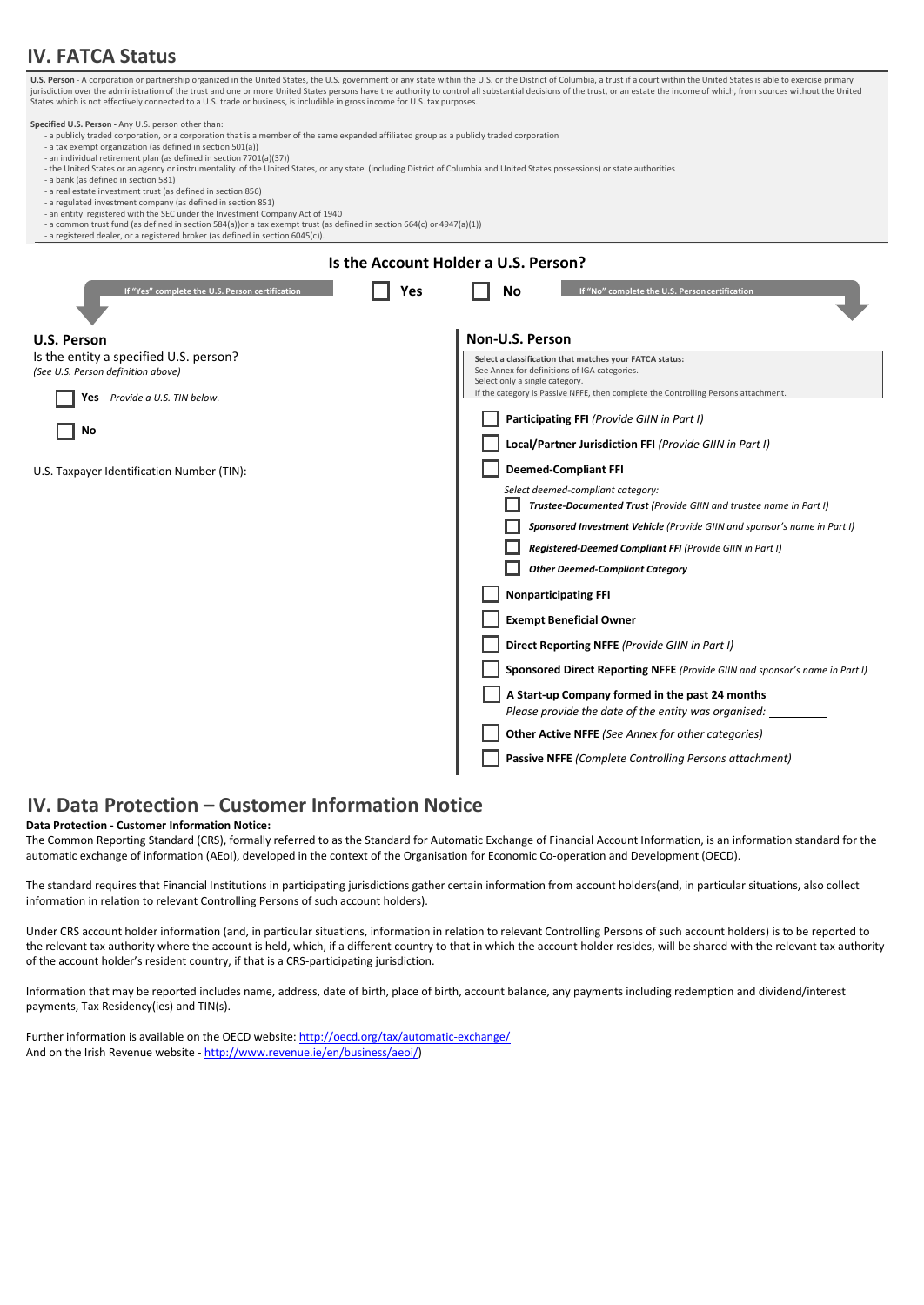# **V. Declarations and Signature**

• I understand that the information supplied by me in this Certification (including any attachments hereto) is covered by the full provisions of the terms and conditions governing my/the Account Holder's relationship with [FI name] setting out how [FI name] may use and share the information supplied by me to [FI name].

• I acknowledge and agree that information contained in this Certification (including any attachments hereto) and information regarding the account(s) set out above may be reported to the tax authorities of the country in which the account is maintained and that those tax authorities or [FI Name] may provide the information to the country or countries in which I/the Account Holder am/is resident for tax purposes.

• I undertake to advise [FI name] promptly of any change in circumstances which causes the information contained herein to become incorrect and to provide [FI name] with a suitably updated Certification and/or attachment within 30 days of such change in circumstances.

- I certify that I am authorised to sign for the Account Holder of all the account(s) to which this form relates.
- I declare that all statements made on this form/in this Certification (including any attachments hereto) are, to the best of my knowledge and belief, true, correct and complete. I agree that I will submit a new certification within 30 days if any information on this form becomes incorrect.

| $\sim$ $\sim$ $\sim$ $\sim$<br>Name of Signer | Signature |
|-----------------------------------------------|-----------|
|                                               |           |
| Capacity in which Signing                     |           |
|                                               |           |
| Date                                          |           |
|                                               |           |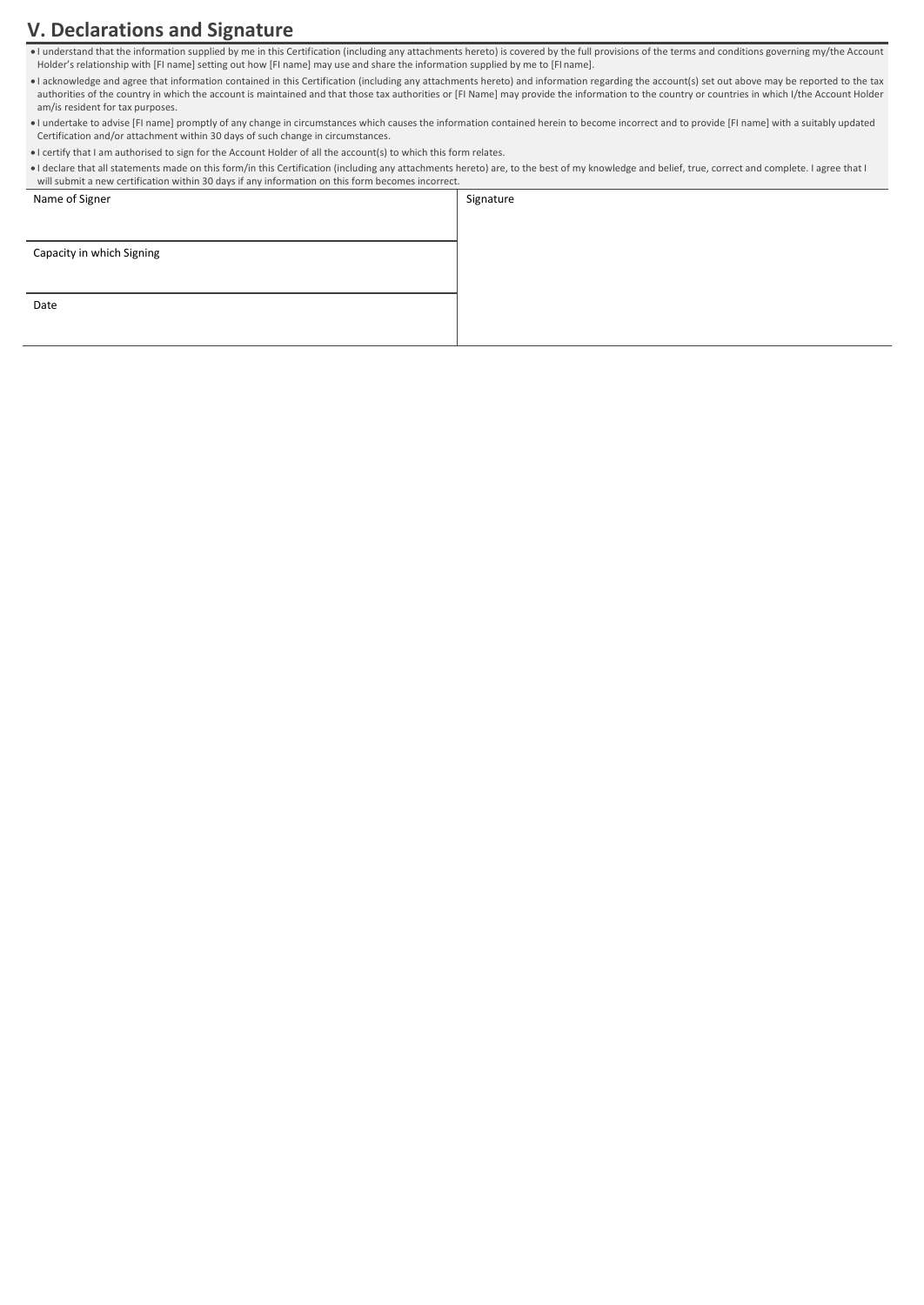# **CRS Self-Certification**

**Please provide the information requested below on the Account Holder's controlling person(s) if you have indicated that the Account Holder is: a) for FATCA purposes a Passive NFFE, or b) for CRS purposes a Passive NFE or an investment entity managed by a financial institution with a tax residence in a non-CRS jurisdiction.**

# **Controlling Persons Attachment**

**Controlling Persons - T**he natural persons who exercise control over an Entity. In the case of a trust, such term means the settlor(s), the trustee(s), the protector(s) (if any), the beneficiary(ies) or class(es) of beneficiaries, and any other natural person(s) exercising ultimate effective control over the trust, and in the case of a legal arrangement other than a trust, such term means persons in equivalent or similar positions. The term "Controlling Persons" must be interpreted in a manner consistent with the Financial Action Task Force Recommendations.

**This attachment is considered an integral part of the self-certification to which it is associated. If there is a change in Controlling Persons, please submit an updated attachment within 30 days.**

## **The Account Holder does not have any Controlling Persons.**

|                              | First Name                                                                                               |                                                                                                          |             |                              |                                                        | Family Name/Surname              |                               |                                       |                                     |                           |
|------------------------------|----------------------------------------------------------------------------------------------------------|----------------------------------------------------------------------------------------------------------|-------------|------------------------------|--------------------------------------------------------|----------------------------------|-------------------------------|---------------------------------------|-------------------------------------|---------------------------|
|                              | Address                                                                                                  |                                                                                                          |             |                              |                                                        |                                  |                               |                                       |                                     |                           |
| <b>Controlling</b><br>Person | City/Town                                                                                                | State/Province                                                                                           | Postal Code |                              | Country (do not abbreviate)                            |                                  |                               |                                       |                                     |                           |
|                              | Country of Tax Residence 1                                                                               |                                                                                                          |             |                              |                                                        | Taxpayer Identification Number 1 |                               |                                       |                                     |                           |
|                              | Country of Tax Residence 2                                                                               |                                                                                                          |             |                              |                                                        | Taxpayer Identification Number 2 |                               |                                       |                                     |                           |
|                              | Country of Tax Residence 3                                                                               |                                                                                                          |             |                              |                                                        | Taxpayer Identification Number 3 |                               |                                       |                                     |                           |
|                              | TIN Unavailable Explanation(s) - If any "TIN Unavailable" box is checked, please provide an explanation. |                                                                                                          |             | <b>Controlling</b><br>Person | <b>Legal Person:</b><br>Legal Arrangement-Trust:       | Ownership<br>Settlor             | Other Means<br>Trustee        | Senior Managing Official<br>Protector | Benficiary                          | Other                     |
|                              |                                                                                                          |                                                                                                          |             | Type                         | Legal Arrangement-Other:                               | Settlor-Equivalent               | Trustee-Equivalent            | Protector-Equivalent                  | Benficiary-Equivalent               | Other-Equivalent          |
|                              | First Name                                                                                               |                                                                                                          |             |                              | Family Name/Surname                                    |                                  |                               |                                       |                                     |                           |
|                              | Address                                                                                                  |                                                                                                          |             |                              |                                                        |                                  |                               |                                       |                                     |                           |
|                              | Postal Code<br>City/Town<br>State/Province                                                               |                                                                                                          |             | Country (do not abbreviate)  |                                                        |                                  |                               |                                       |                                     |                           |
| <b>Controlling</b>           | Country of Tax Residence 1                                                                               |                                                                                                          |             |                              |                                                        | Taxpayer Identification Number 1 |                               |                                       |                                     |                           |
| Person                       | Country of Tax Residence 2                                                                               |                                                                                                          |             |                              |                                                        | Taxpayer Identification Number 2 |                               |                                       |                                     |                           |
|                              | Country of Tax Residence 3                                                                               |                                                                                                          |             |                              |                                                        | Taxpayer Identification Number 3 |                               |                                       |                                     |                           |
|                              | TIN Unavailable Explanation(s) - If any "TIN Unavailable" box is checked, please provide an explanation. |                                                                                                          |             | <b>Controlling</b>           | Legal Person:                                          | Ownership                        | Other Means                   | Senior Managing Official              |                                     |                           |
|                              |                                                                                                          |                                                                                                          |             | Person<br><b>Type</b>        | Legal Arrangement-Trust:<br>Legal Arrangement-Other:   | Settlor<br>Settlor-Equivalent    | Trustee<br>Trustee-Equivalent | Protector<br>Protector-Equivalent     | Benficiary<br>Benficiary-Equivalent | Other<br>Other-Equivalent |
|                              |                                                                                                          |                                                                                                          |             |                              |                                                        |                                  |                               |                                       |                                     |                           |
|                              |                                                                                                          |                                                                                                          |             |                              |                                                        |                                  |                               |                                       |                                     |                           |
|                              | First Name                                                                                               |                                                                                                          |             |                              | Family Name/Surname                                    |                                  |                               |                                       |                                     |                           |
|                              | Address                                                                                                  |                                                                                                          |             |                              |                                                        |                                  |                               |                                       |                                     |                           |
|                              | City/Town                                                                                                | State/Province                                                                                           | Postal Code |                              | Country (do not abbreviate)                            |                                  |                               |                                       |                                     |                           |
| <b>Controlling</b>           | Country of Tax Residence 1                                                                               |                                                                                                          |             |                              |                                                        | Taxpayer Identification Number 1 |                               |                                       |                                     |                           |
| Person                       | Country of Tax Residence 2                                                                               |                                                                                                          |             |                              |                                                        | Taxpayer Identification Number 2 |                               |                                       |                                     |                           |
|                              | Country of Tax Residence 3                                                                               |                                                                                                          |             |                              |                                                        | Taxpayer Identification Number 3 |                               |                                       |                                     |                           |
|                              |                                                                                                          | TIN Unavailable Explanation(s) - If any "TIN Unavailable" box is checked, please provide an explanation. |             | Controlling                  | <b>Legal Person:</b>                                   | Ownership<br>Settlor             | Other Means<br>Trustee        | Senior Managing Official<br>Protector |                                     | Other                     |
|                              |                                                                                                          |                                                                                                          |             | Person<br><b>Type</b>        | Legal Arrangement - Trust:<br>Legal Arrangement-Other: | Settlor-Equivalent               | Trustee-Equivalent            | Protector-Equivalent                  | Benficiary<br>Benficiary-Equivalent | Other-Equivalent          |
|                              | First Name                                                                                               |                                                                                                          |             |                              | Family Name/Surname                                    |                                  |                               |                                       |                                     |                           |
|                              | Address                                                                                                  |                                                                                                          |             |                              |                                                        |                                  |                               |                                       |                                     |                           |
|                              | City/Town                                                                                                | State/Province                                                                                           | Postal Code |                              | Country (do not abbreviate)                            |                                  |                               |                                       |                                     |                           |
|                              | Country of Tax Residence 1                                                                               |                                                                                                          |             |                              |                                                        | Taxpayer Identification Number 1 |                               |                                       |                                     |                           |
| <b>Controlling</b><br>Person | Country of Tax Residence 2                                                                               |                                                                                                          |             |                              |                                                        | Taxpayer Identification Number 2 |                               |                                       |                                     |                           |
|                              | Country of Tax Residence 3                                                                               |                                                                                                          |             |                              |                                                        | Taxpayer Identification Number 3 |                               |                                       |                                     |                           |
|                              |                                                                                                          | TIN Unavailable Explanation(s) - If any "TIN Unavailable" box is checked, please provide an explanation. |             | <b>Controlling</b><br>Person | <b>Legal Person:</b><br>Legal Arrangement-Trust:       | Ownership<br>Settlor             | Other Means<br>Trustee        | Senior Managing Official<br>Protector | Benficiary                          | Other                     |

\*If Account Holder has additional Controlling Persons, provide multiple Controlling Persons attachments.